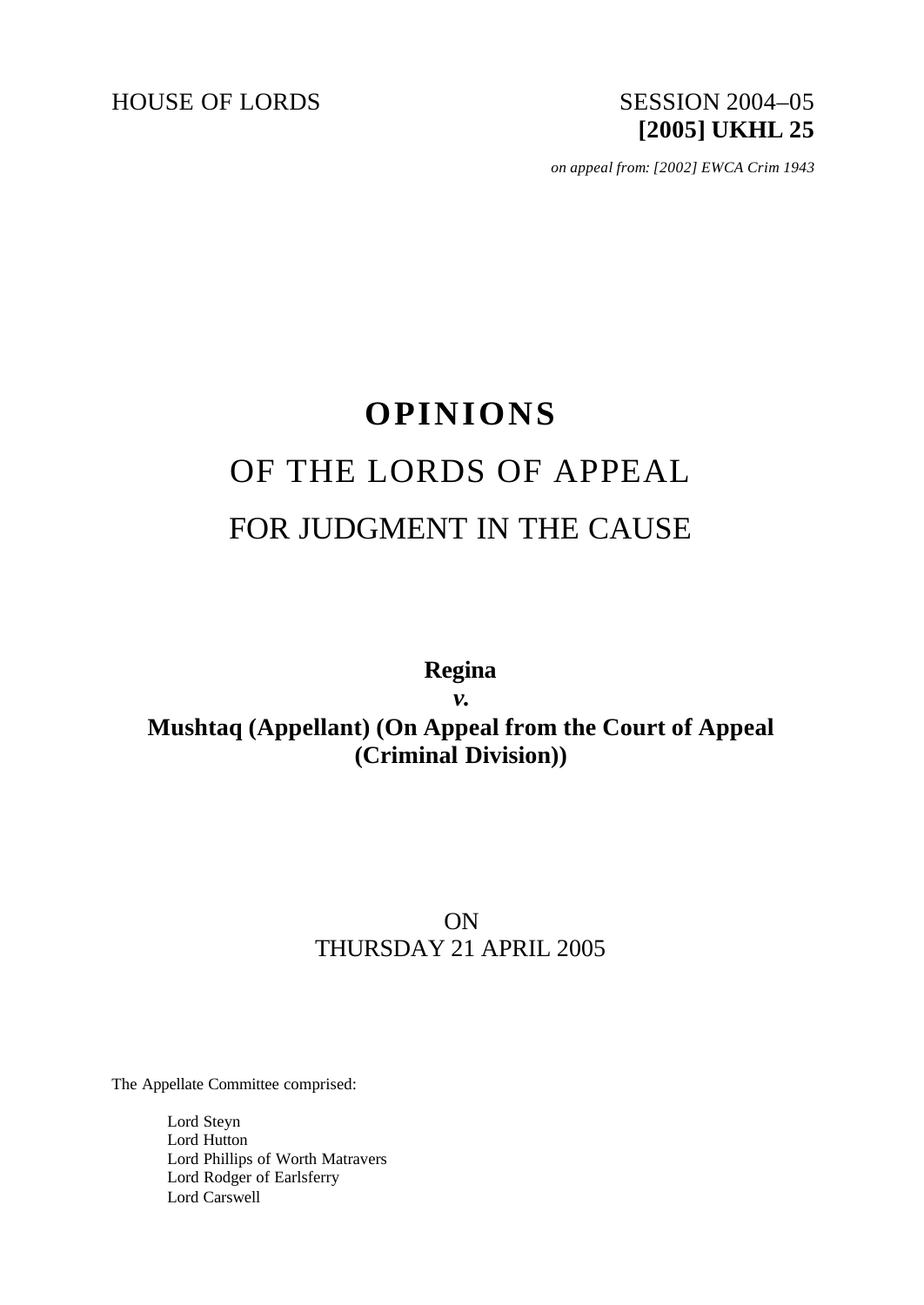#### **HOUSE OF LORDS**

#### **OPINIONS OF THE LORDS OF APPEAL FOR JUDGMENT IN THE CAUSE**

#### **Regina** *v.* **Mushtaq (Appellant) (On Appeal from the Court of Appeal (Criminal Division))**

#### **[2005] UKHL 25**

#### **LORD STEYN**

My Lords,

1. I have read the opinion of my noble and learned friend Lord Rodger of Earlsferry. I am in complete agreement with it. I would also make the order which Lord Rodger proposes.

#### **LORD HUTTON**

My Lords,

2. The facts of this case and the course of the appellant's trial have been fully set out in the opinion of my noble and learned friend Lord Rodger of Earlsferry and I gratefully adopt his account. The procedure adopted at the trial whereby the judge conducted a voir dire to decide whether the confession was admissible before it was put in evidence before the jury and the police officers were subsequently crossexamined before the jury when allegations of oppressive conduct were put to them, was described and approved in 1972 in paragraph 67 of the Eleventh Report of the Criminal Law Revision Committee (Cmnd 4991):

"The fact that the judge has decided at the trial within the trial that the confession is admissible will not prevent the defence from cross-examining the witnesses for the prosecution, or themselves giving evidence, at the trial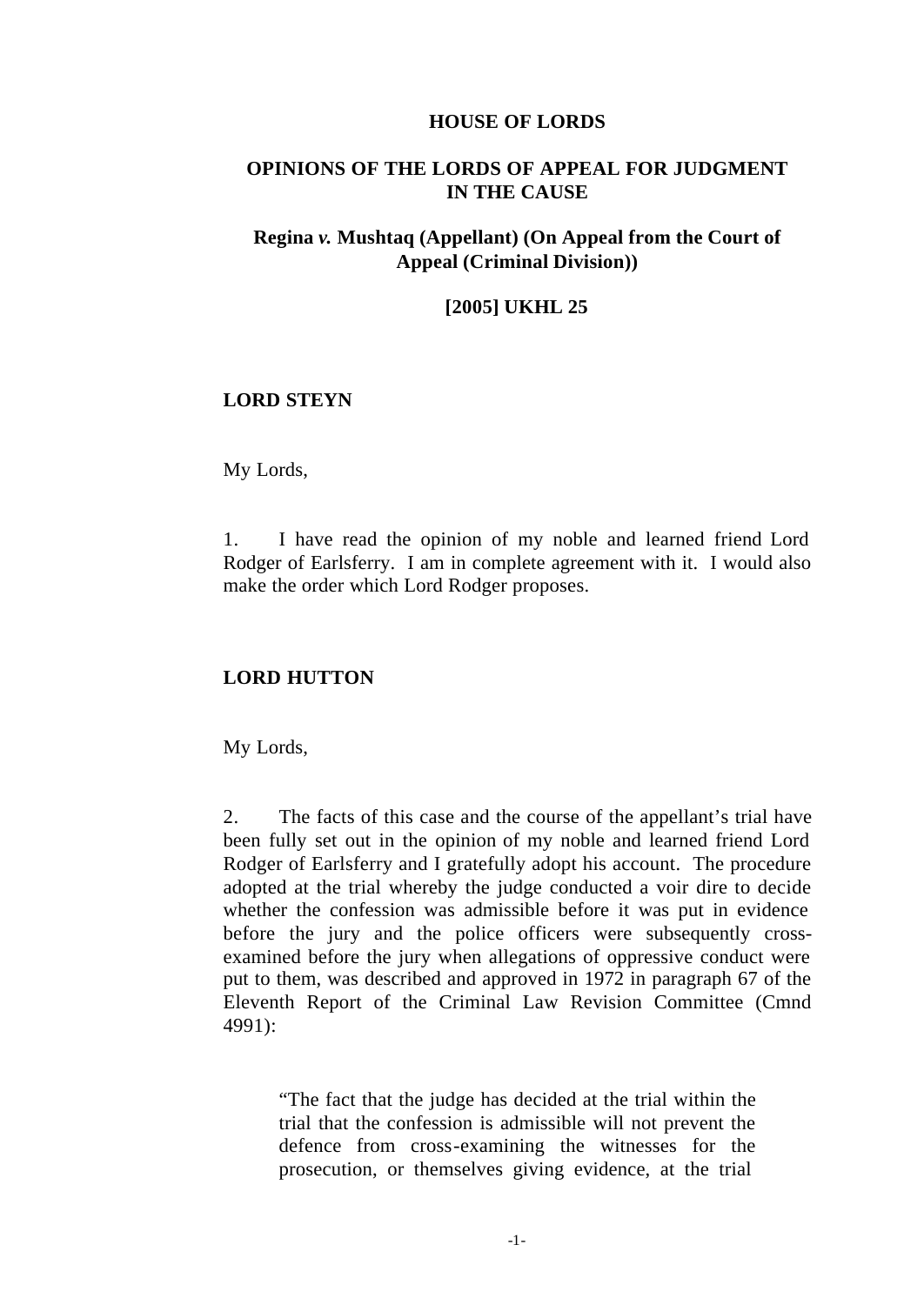proper about the way in which the confession was obtained with the object of convincing the jury that they should pay no attention to it. Even if the same evidence is given as that given at the trial within the trial, this will not prevent the jury from taking a different view from that which the judge took at the trial within the trial – even on the question, for example, whether there was any threat or inducement. This is in accordance with the present law. It would be wrong in our opinion to make any provision designed to require the jury to accept the judge's finding that a confession was not obtained in the ways mentioned, as this would be to usurp their function of deciding what weight to give to the confession. But the relevance of the issue for the jury will be only as to weight; and they will be under no obligation to disregard a confession, believed by them to be true, if it should so happen that (differing from the judge) they think that the test for admissibility was not satisfied. We have no doubt that the purpose for which the jury should consider the way in which a confession was obtained should be only that of deciding what weight to give to it. This is the present law and it will remain the law under [clause 2 of the Draft Criminal] Evidence Bill annexed to the Report]."

3. The law is clear that where a judge has ruled on a voir dire that a confession is admissible the jury is fully entitled to consider all the circumstances surrounding the making of the confession to decide whether they should place any we ight on it, and it is the duty of the trial judge to make this plain to them. In *R v Murray* [1951] 1KB 391 the trial judge ruled on a voir dire that the confession was admissible and later in the trial refused to allow counsel for the prisoner to crossexamine the police witnesses again in the presence of the jury as to the manner in which the confession had been obtained, and in his summing up he told the jury that they must accept from him that the confession was a voluntary one obtained from the prisoner without duress, bribe or threat. On appeal the Court of Criminal Appeal quashed the conviction and Lord Goddard CJ stated at page 392:

"The recorder was wrong in the course which he took. It was quite right for him to hear evidence in the absence of the jury and to decide on the admissibility of the confession; and, since he could find nothing in the evidence to cause him to think that the confession had been improperly obtained, to admit it. But its weight and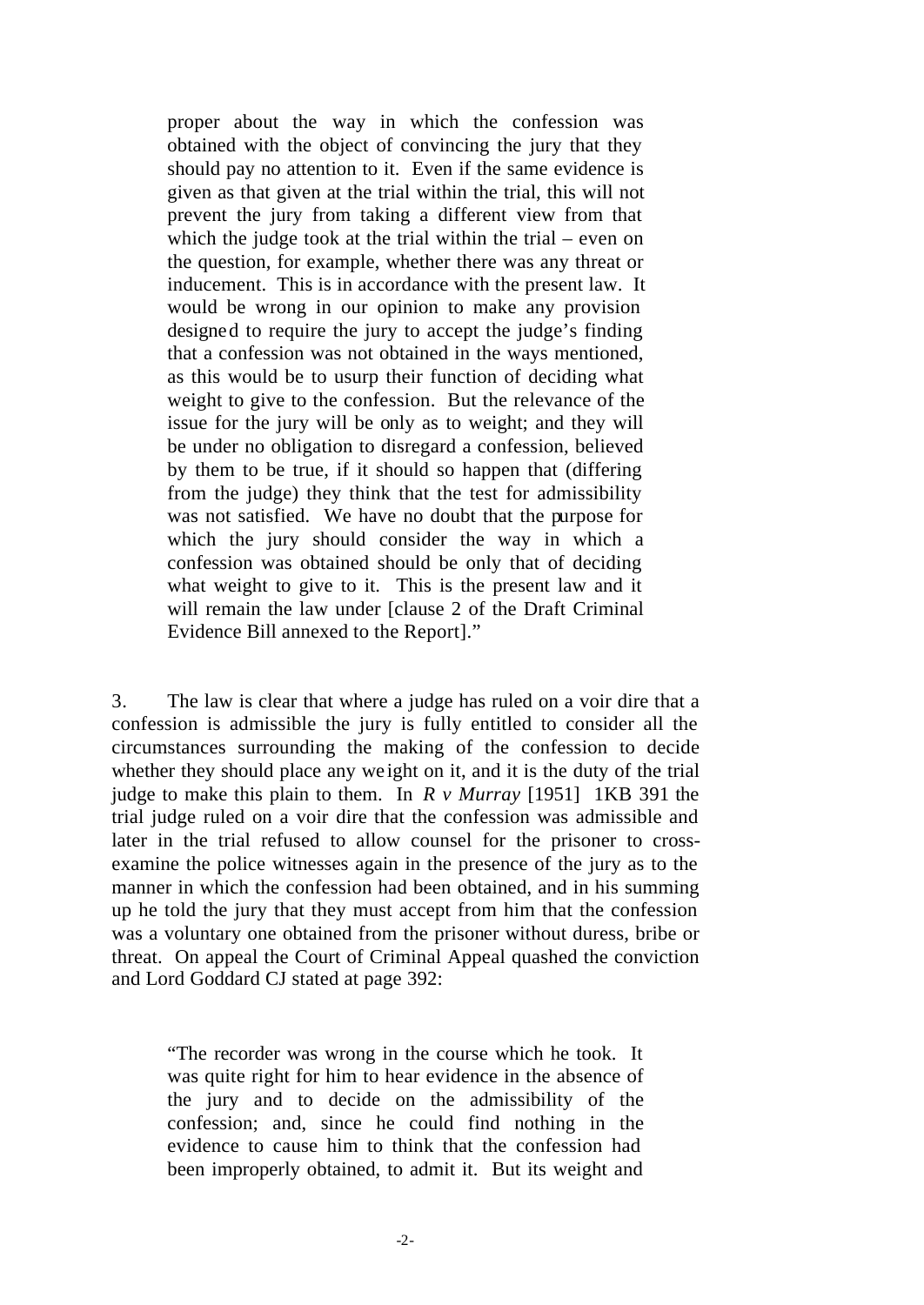value were matters for the jury, and in considering such matters they were entitled to take into account the opinion which they had formed on the way in which it had been obtained. [Counsel for the defence] was perfectly entitled to cross-examine the police again in the presence of the jury as to the circumstances in which the confession was obtained, and to try again to show that it had been obtained by means of a promise or favour. If he could have persuaded the jury of that, he was entitled to say to them: 'You ought to disregard the confession because its weight is a matter for you' …

It has always, as far as this court is aware, been the right of counsel for the defence to cross-examine again the witnesses who have already given evidence in the absence of the jury; for if he can induce the jury to think that the confession was obtained through some threat or promise, its value will be enormously weakened. The weight and value of the evidence are always matters for the jury."

4. In the present case the material part of the direction by the judge to the jury was as follows:

"Now I come on to deal with the question of a confession which is absolutely central and crucial to this case. In the course of the tape recorded interviews; and you heard part of them played, the defendant made statements which you may think were clearly adverse to his case. In short, he admitted, you may think, that he played a part in the conspiracy alleged and that he was paid to do so and in law; as in ordinary English language, an acknowledge of guilt of that kind is a confession. The defendant's case is that although he made the confession, it is not true and in deciding whether you can safely rely upon that confession you have to decide two matters. Firstly, did the defendant, in fact, make the confession? Well, that is not in issue in this case, is it? That he made it? So there is no difficulty about that. But if you are sure that he did make a confession, then you go on to consider the second question which you may think is the important one, are you sure that the confession is true and when deciding this you should have regard to all the circumstances in which it came to be made and consider whether there were any circumstances which might cast doubt upon its reliability. You should decide whether it should be made voluntary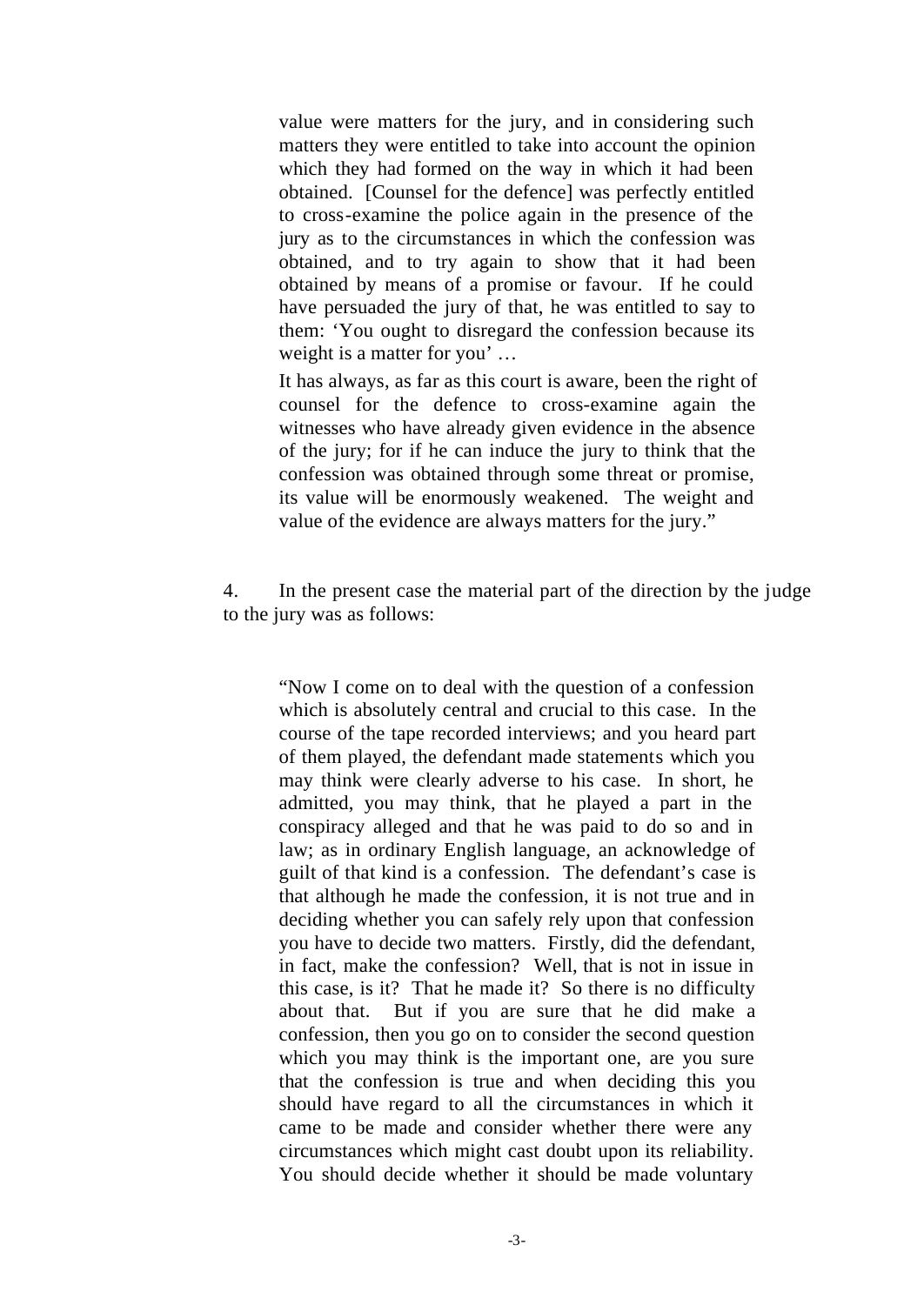(*sic*) or was or may have been made as a result of oppression or other improper circumstances. Now it is right to say that a number of matters were put to Mr Whittick and Mr Finnegan which amounted, you may think, to very serious allegations of oppression and impropriety, those allegations were all denied and no evidence whatsoever has been called to support or to substantial that (*sic*) allegations. Nevertheless, it is for you to assess what weight should be given to the confession. If you are not sure for whatever reason that the confession is true, you must disregard it. If, on the other hand, you are sure that it is true you may rely on it even if it was or may have been made as a result of oppression or other improper circumstances."

This part of the direction was based on a model direction suggested by the Judicial Studies Board and the last three sentences were taken verbatim from that model.

5. The question certified by the Court of Appeal is:

"Whether, in view of Article 6 of the Convention for the Protection of Human Rights and Fundamental Freedoms, a Judge, who has ruled pursuant to Section 76(2) of the Police and Criminal Evidence Act 1984 that evidence of an alleged confession has not been obtained by oppression, nor has it been obtained in consequence of anything said or done which is likely to render unreliable any confession, is required to direct the jury, if they conclude that the alleged confession may have been so obtained, they must disregard it."

6. Mr McNulty's submission is that where the defendant makes the case that his confession was obtained by oppression or other improper conduct, then the judge, who will already have ruled on the voir dire that the confession is admissible, must direct the jury:

"It has been suggested on the defendant's behalf that his confession in this case was compelled as a result of improper compulsion exerted upon him by the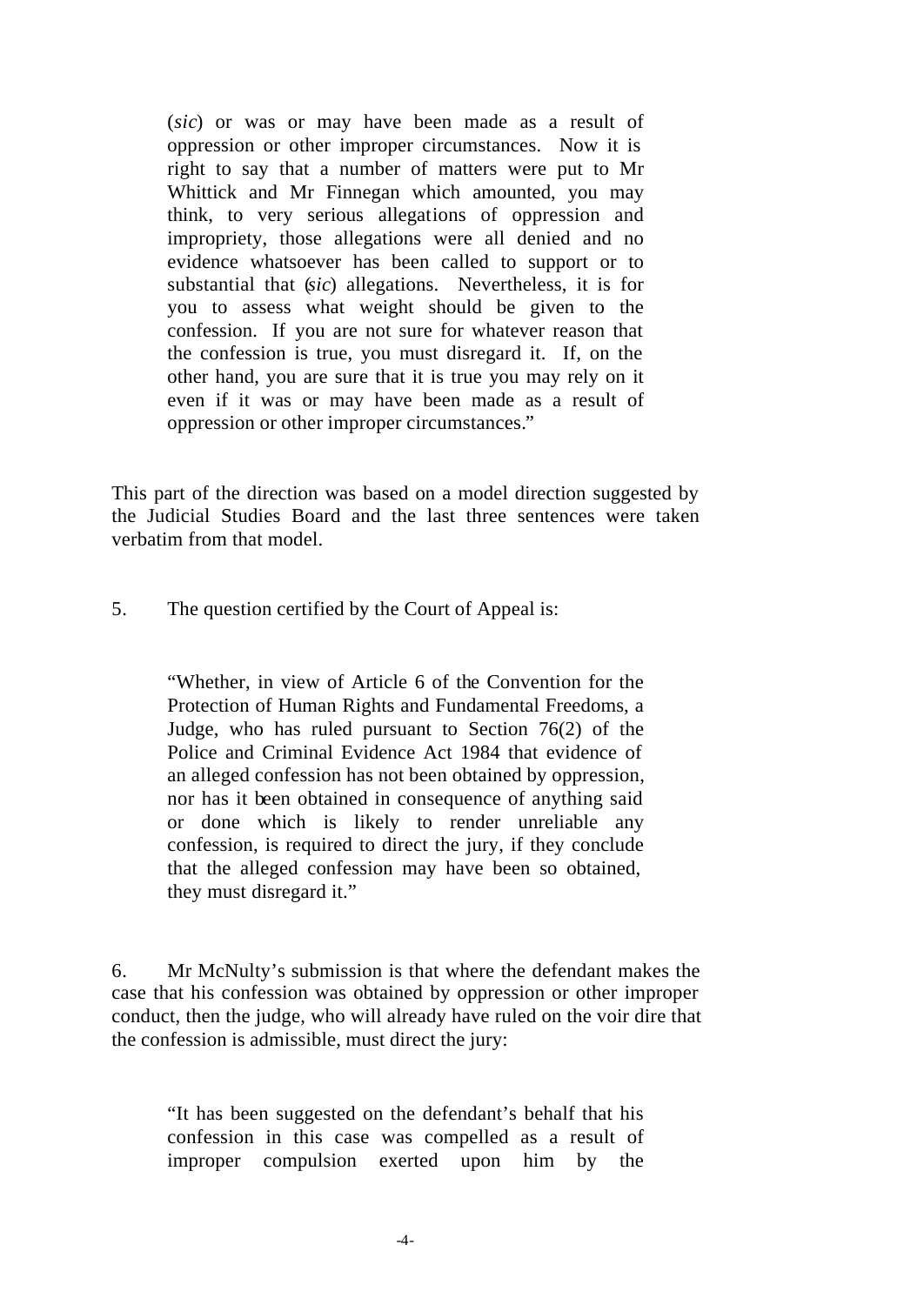investigating officers. You should consider whether it was so obtained and you should disregard it unless you are sure that it was not made as a result of improper compulsion."

Mr McNulty's submission is based on article 6(1) of the European Convention for the Protection of Human Rights and Fundamental Freedoms which provides:

"In the determination of his civil rights and obligations or of any criminal charge against him, everyone is entitled to a fair and public hearing within a reasonable time by an independent and impartial tribunal established by law."

7. Before considering Mr McNulty's submission it is relevant to consider some of the common law principles relating to the admissibility of a confession and its consideration by a jury. It is clear that there are two principal reasons underlying the rule that a confession obtained by oppression should not be admitted in evidence. One reason, which has long been stated by the judges, is that where a confession is made as a result of oppression it may well be unreliable, because the confession may have been given, not with the intention of telling the truth, but from a desire to escape the oppression imposed on, or the harm threatened to, the suspect. A further reason, stated in more recent years, is that in a civilised society a person should not be compelled to incriminate himself, and a person in custody should not be subjected by the police to illtreatment or improper pressure in order to extract a confession: see *Wong Kam-ming v The Queen* [1980] AC 247,261 and *Lam Chi-ming v The Queen* [1991] 2 AC 212,220 E-G.

8. These two reasons also underlie the decision of the European Court of Human Rights in *Saunders v The United Kingdom* [1996] 23 EHRR 313 that the requirement of fairness contained in article 6 of the European Convention includes the right to silence and the right not to incriminate oneself. The Court stated:

"68. The Court recalls that, although not specifically mentioned in Article 6 of the Convention, the right to silence and the right not to incriminate oneself, are generally recognised international standards which lie at the heart of the notion of a fair procedure under article 6. Their rationale lies, *inter alia*, in the protection of the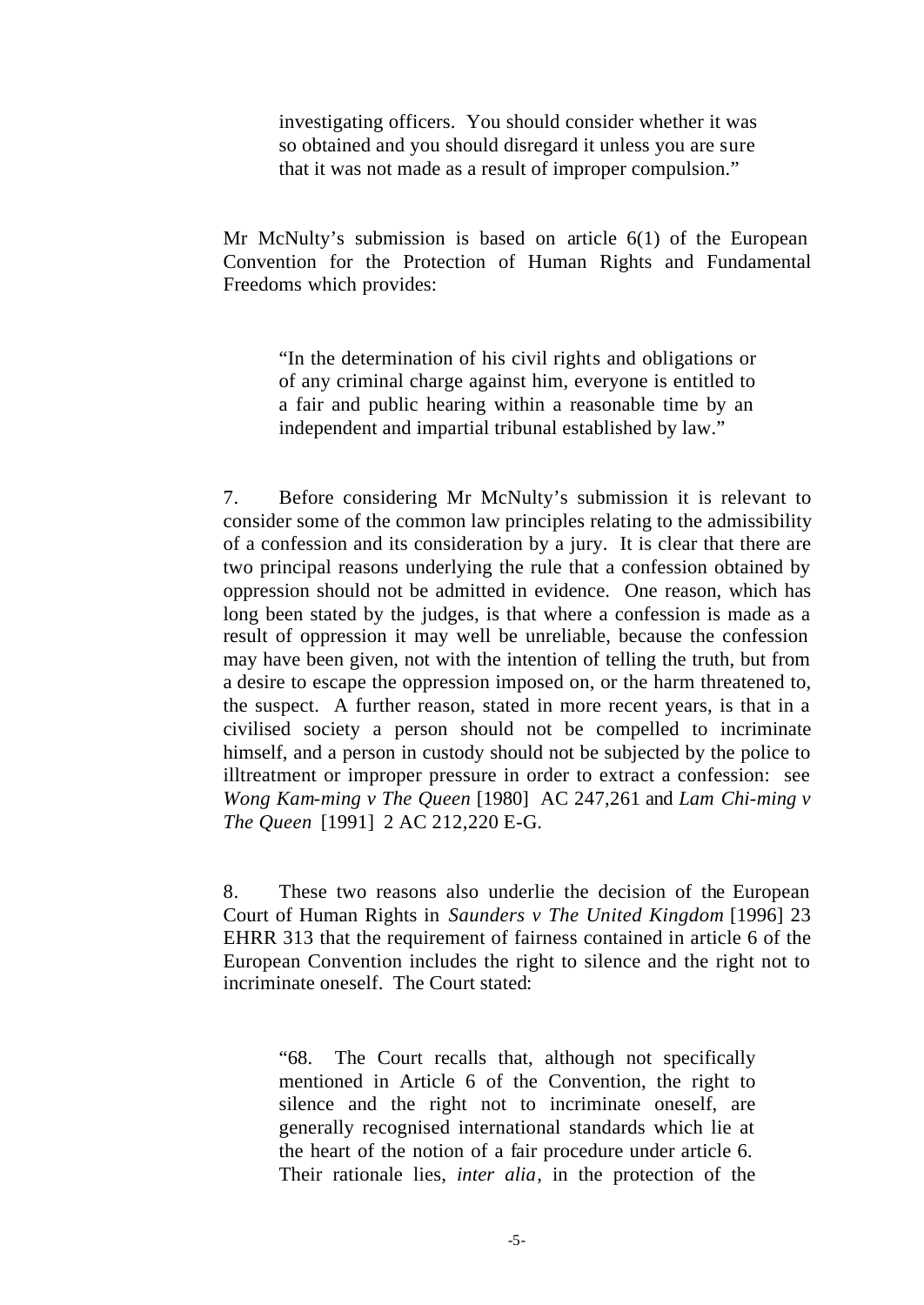accused against improper compulsion by the authorities thereby contributing to the avoidance of miscarriages of justice and to the fulfilment of the aims of article 6. The right not to incriminate oneself, in particular, presupposes that the prosecution in a criminal case seek to prove their case against the accused without resort to evidence obtained through methods of coercion or oppression in defiance of the will of the accused. In this sense the right is closely linked to the presumption of innocence contained in article 6(2) of the Convention.

69. The right not to incriminate oneself is primarily concerned, however, with respecting the will of an accused person to remain silent …"

9. In the course of the submissions made to the House reference was made to the judgment of the Court of Criminal Appeal in *R v Bass* [1953] 1QB 680 and the judgment of the Privy Council in *Chan Wei Keung v The Queen* [1967] 2AC 160. In *R v Bass* (where Lord Goddard was also a member of the court) Byrne J stated at page 684:

"It is to be observed, as this court pointed out in *Rex v Murray,* that while it is for the presiding judge to rule whether a statement is admissible, it is for the jury to determine the weight to be given to it if he admits it, and thus, when a statement has been admitted by the judge, he should direct the jury to apply to their consideration of it the principle as stated by Lord Sumner (viz, in *Ibrahim v Rex*), and he should further tell them that if they are not satisfied that it was made voluntarily, they should give it no weight at all and disregard it."

10. In *Chan Wei Keung v The Queen* the Privy Council disapproved the ruling in *R v Bass* that where the judge has ruled that a confession is voluntary he should then tell the jury that if they are not satisfied that the confession was made voluntarily, they should give it no weight at all and disregard it. The Privy Council so decided for the reason stated by the High Court of Australia in *Basto v The Queen* [1954] 91 CLR 628,640:

"That a statement may not be voluntary and yet according to circumstances may be safely acted upon as representing the truth is apparent if the case is considered of a promise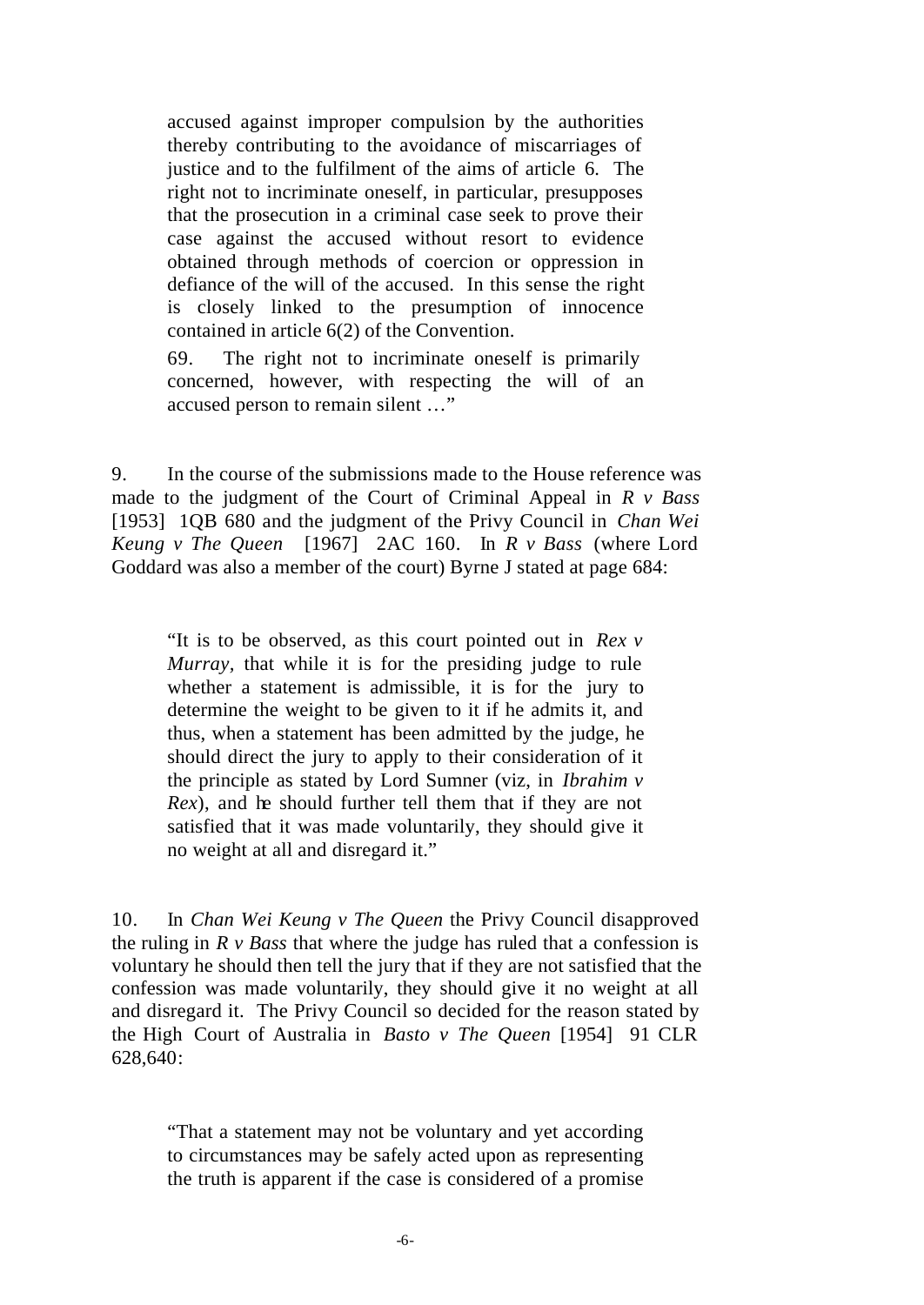of advantage being held out by a person in authority. A statement induced by such a promise is involuntary within the doctrine of the common law but it is plain enough that the inducement is not of such a kind as often will be really likely to result in a prisoner's making an untrue confessional statement."

In making this observation the High Court would, no doubt, have had in mind the way in which the common law had developed so that, as stated by the Criminal Law Revision Committee in paragraph 57 of their Report:

"Any threat or inducement, however mild or slight, uttered or held out by a person in authority makes a resulting confession inadmissible. The authorities are firm that there is no exception even for trivial inducements."

11. However, it is clear from the judgment of the Privy Council, which approved the judgment of Lord Goddard in *R v Murray* [1951] 1KB 391, that the Board fully accepted and endorsed the principle that a jury are fully entitled to have regard to all the circumstances in deciding whether they should give any weight to a confession. And in the judgment of the Court of Appeal in *R v Burgess* [1968] 2 QB 112, applying the approach laid down in *Chang Wei Keung v The Queen,*  Lord Parker CJ stated at pp 117-118:

"The position now is that the admissibility is a matter for the judge; that it is thereafter unnecessary to leave the same matters to the jury; but that the jury should be told that what weight they attach to the confession depends on all the circumstances in which it was taken, and that it is their right to give such weight to it as they think fit."

This division of functions between the judge and the jury, admissibility a matter for the judge, weight a matter for the jury, is not only the law in the United Kingdom, it is the law in Australia (*Basto v The Queen* (1954) 91 CLR 628), in Canada (*R v McAloon* [1959] OR 441), and in the United States of America (*Lego v Toomey* (1972) 404 US 477).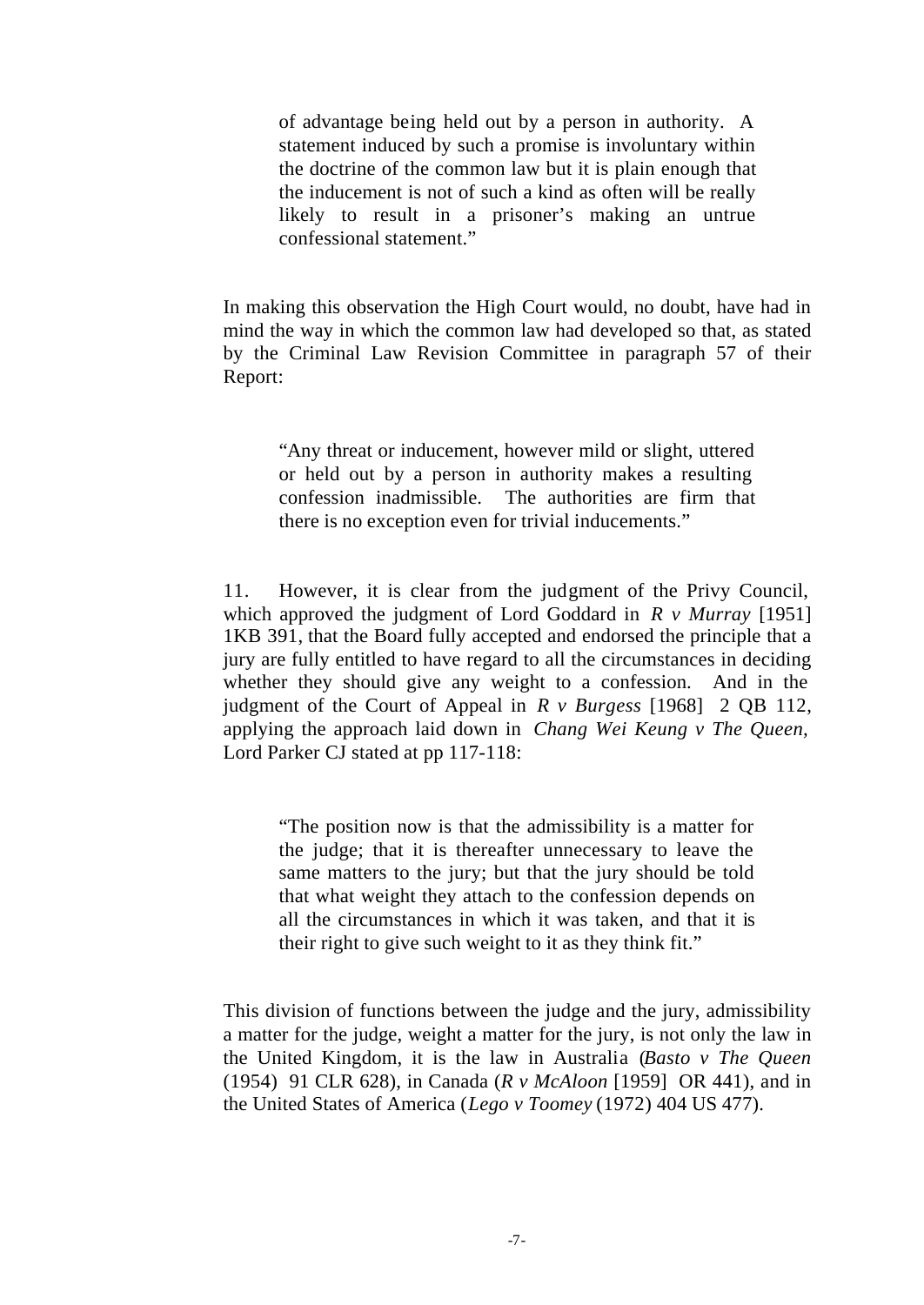12. In my respectful opinion Parliament in passing section 76(2) of the Police and Criminal Evidence Act 1984 (PACE) had no intention of altering the well established principle that the admissibility of a confession is a matter for the judge and the weight of the confession is a matter for the jury. The wording of section  $76(2)$  is based on clause  $2(2)$ of the draft Criminal Evidence Bill annexed to the Eleventh Report of the Criminal Law Revision Committee which states:

"(2) If, in any proceedings where the prosecution proposes to give in evidence a confession made by the accused, it is represented to the court that the confession was or may have been made in consequence of oppressive treatment of the accused or in consequence of any threat or inducement, the court shall not allow the confession to be given in evidence by the prosecution (whether by virtue of this section or otherwise) except in so far as the prosecution proves to the court beyond reasonable doubt that the confession (notwithstanding that it may be true) -

- (a) was not obtained by oppressive treatment of the accused; and
- (b) was not made in consequence of any threat or inducement of a sort likely, in the circumstances existing at the time, to render unreliable any confession which might be made by the accused in consequence thereof."

It is clear from paragraph 67 of the Report (set out in paragraph 2 above) that the Committee considered that the jury should only concern themselves with weight.

13. I consider that the position under the common law in relation to section 76(2) is correctly stated by Mirfield on *Silence, Confessions and Improperly Obtained Evidence* (1997) pp 51, 52:

"It is the judicial function to decide all questions of admissibility relating to a confession, the jury function to determine whether or not the confession is true ……

It would seem quite clear, in principle, that the voluntariness of the confession, as opposed to its truthfulness, is not an issue for the trier of fact. Of course, evidence of the circumstances in which the confession was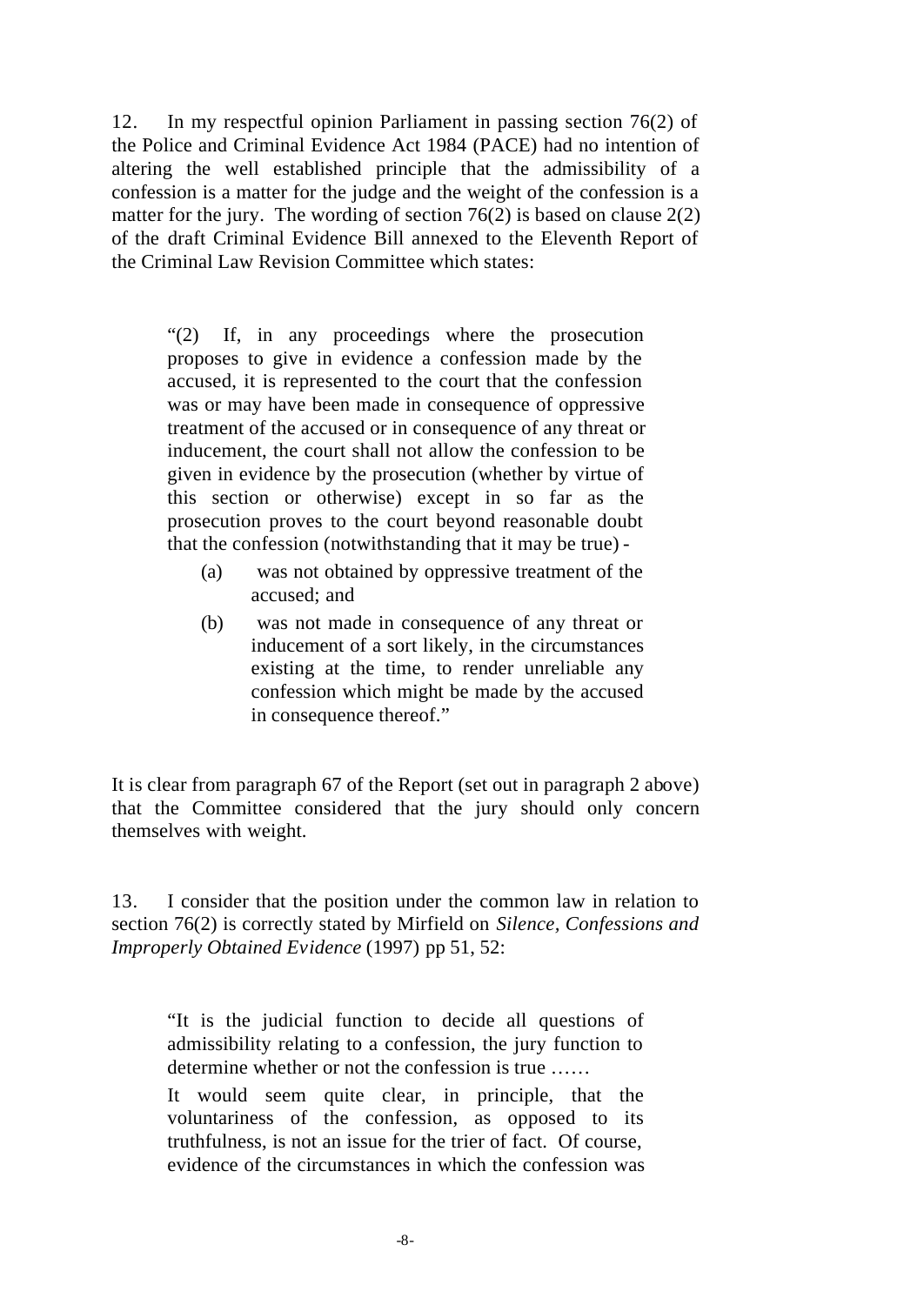made may go to the former issue as well as to the latter. Hence, it is open to the accused to cross-examine before the jury witnesses who gave evidence on the voir dire. Equally, the accused himself is entitled to give evidence before them about the circumstances in which the confession came to be made. It by no means follows, as the Court of Criminal Appeal held in *Bass*, that the jury should be directed by the judge that, if not themselves satisfied that the confession was made voluntarily, they should disregard it. There seems to be no good reason for the accused to have two bites of the cherry in relation to the issue of admissibility. Fortunately, the law does not now seem to be as stated in *Bass*. There are five pre-Act decisions, two in the Privy Council and three in the Court of Appeal,<sup>3</sup> which expressly or impliedly reject the *Bass* view. Their effect is that the jury should be directed to consider the evidence of the circumstances in which the confession was made in deciding upon the weight and value to be attached to that confession. In other words, the jury may perfectly properly convict on the basis of a confession they believe to have been acquired by, say, oppression, as long as they believe it to be true. None of this powerful authority has been called into question in any reported decision under the 1984 Act, and it seems clear that the law, in this respect, remains unaltered.

<sup>3</sup> *Chan Wei Keung* [1967] 2 AC 160; *Ragho Prasad* [1981] 1 WLR 469; *Burgess* [1968] 2 QB 112; *Ovenell*  [1969] 1 QB 17; *McCarthy* (1980) 70 Cr.App.R 270. See also *Ajodha v State* [1982] AC 204, at 221 (*per* Lord Bridge) for a *dictum* to similar effect. An argument that the statement of the law to be found in *McCarthy*, at 272, supported the *Bass* view was rejected in *Ragho Prasad*  [1981] 1 WLR 469, at 473."

14. The law is clear that the judge, and not the jury, must determine disputed facts relating to the question whether a statement can be taken into account as evidence. In *Bartlett v Smith* (1843) 11 M&W 483,486 Alderson B said:

"Where a question arises as to the admissibility of evidence, the facts upon which its admissibility depends are to be determined by the judge, and not by the jury. If the opposite course were adopted, it would be equivalent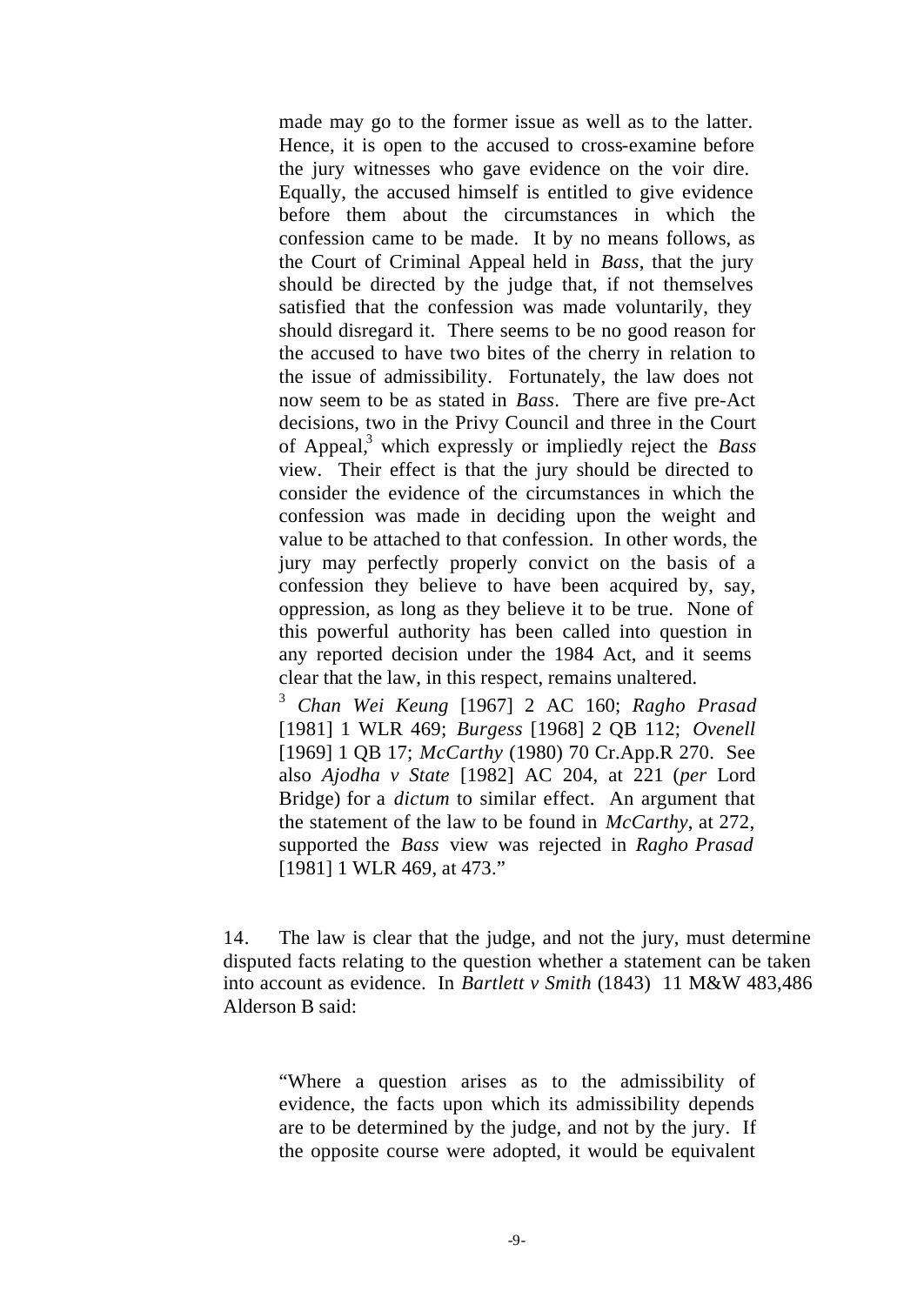to leaving it to the jury to say whether a particular thing were evidence or not."

And in *Minter v Priest* [1930] AC 558, 581-582, Lord Atkin said:

"The question is one of admissibility of evidence: and on all such questions it is for the judge to decide after hearing, if necessary, evidence on both sides bearing on any contested question of fact relevant to the question."

If a judge directed a jury that, even if they were satisfied that a confession was true, they must exclude it from their consideration if they concluded that it might have been obtained by oppression, the jury, in my opinion, would not themselves be deciding what weight to give to the confession, rather they would be determining facts relevant to the question whether it could be taken into account as evidence.

#### 15. Section 82(3) of PACE provides:

"Nothing in this Part of this Act shall prejudice any power of a court to exclude evidence (whether by preventing questions being put or otherwise) at its discretion."

In *R v Sat-Bhambra* [1989] 88 Cr App R 55 the Court of Appeal held that where a judge had ruled under section 76(2) that a confession was admissible, he could subsequently decide to exclude the confession pursuant to section 82(3) if fresh evidence caused him to change his mind. But such a decision is taken by the judge on an assessment of the facts by him and not by the jury, and is not an exception to the principle that the jury are only concerned with the weight of a confession which is not excluded by the judge from their consideration.

16. Furthermore the division of functions has, as the Court of Appeal noted in its judgment in the present case, significant advantages for ensuring that justice is done. First, it ensures that if the judge rules that a confession is inadmissible, the jury will never become aware of that confession which, notwithstanding that it is inadmissible, the jury might have difficulty in putting out of their minds in deciding on guilt or innocence if they became aware of it. Secondly, because the evidence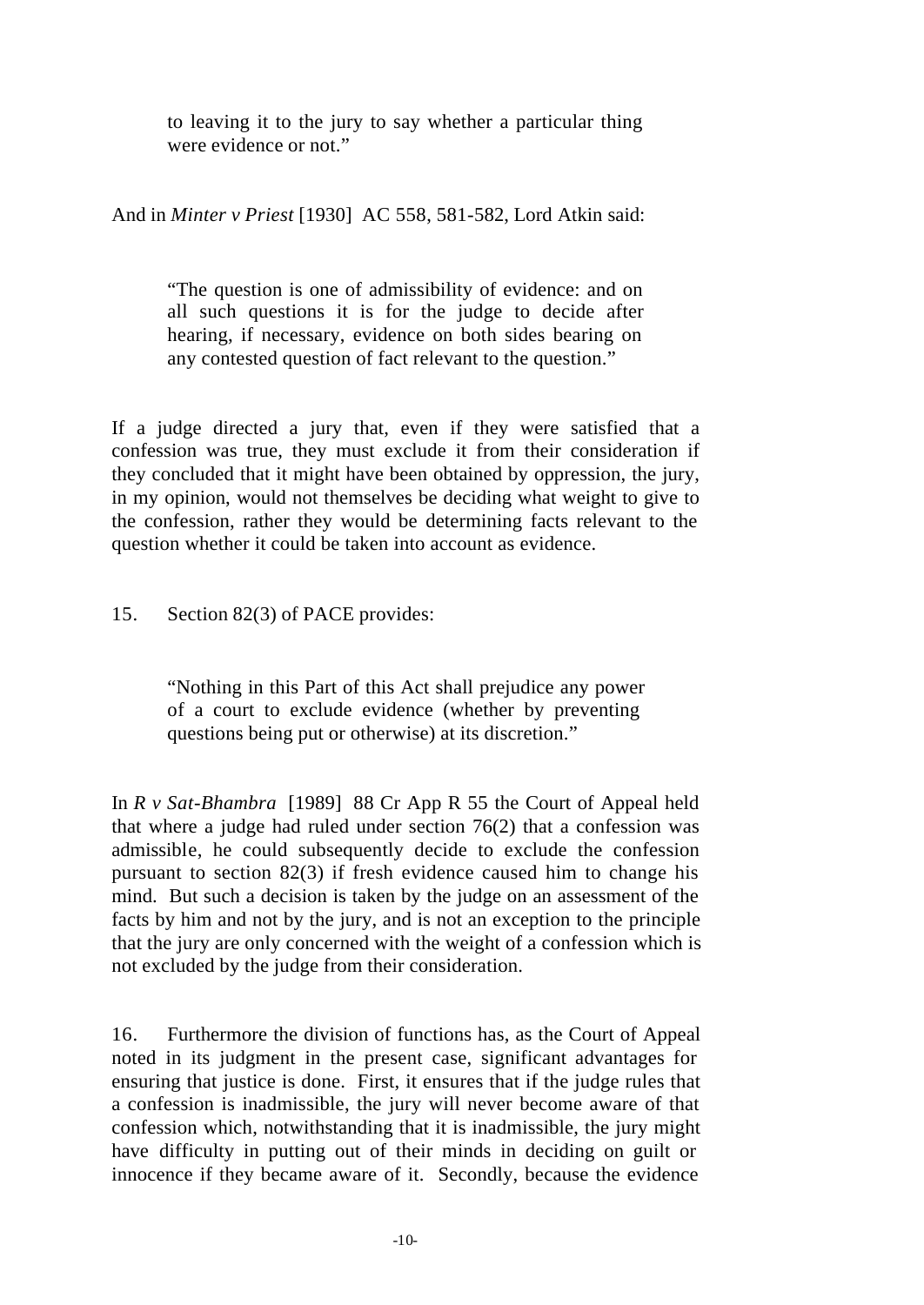given on the voir dire for the defendant is never revealed to the jury, the defendant is not inhibited in the voir dire from giving evidence which supports his case in relation to admissibility but which might well harm his case before the jury on the issue of guilt or innocence. Thirdly, in ruling that a confession is admissible, the judge will give reasons for his decisions which are open to scrutiny by an appellant court.

17. Mr McNulty's submits that where the defendant alleges that a confession has been obtained by oppression or other wrongful conduct there is a breach of article  $6(1)$  unless the jury is specifically directed that they should reject and disregard the confession unless they are sure that it was not obtained by such conduct. Counsel bases this submission on the argument that unless such a direction is given the jury, who will be considering the weight to be given to the confession, may decide that the confession is true even if they are not sure that it was not obtained by oppression or other improper conduct and such a decision would constitute a breach of article 6(1) because, even if a confession is true, a defendant has a right not to be compelled to incriminate himself.

18. As I have observed in paragraph 8 the decision of the European Court in *Saunders v United Kingdom* (1996) 23 EHRR 313 recognises that there are two elements in the protection given to a defendant in respect of a confession. One element is that a confession obtained by oppression may be untrue and therefore reliance on it may lead to a miscarriage of justice. The other element is that, even if the confession is true, in a civilised society a person should not be compelled to incriminate himself against his will. The argument advanced by Mr McNulty is that both elements must be upheld and protected by the jury. He supports this argument by reference to Section 6 of the Human Rights Act 1998 which provides:

"(1) It is unlawful for a public authority to act in a way which is incompatible with a Convention right.

- …
- (3) In this section "public authority" includes
	- (a) a court or tribunal, and
	- (b) any person certain of whose functions are functions of a public nature,

but does not include either House of Parliament or a person exercising functions in connection with proceedings in Parliament."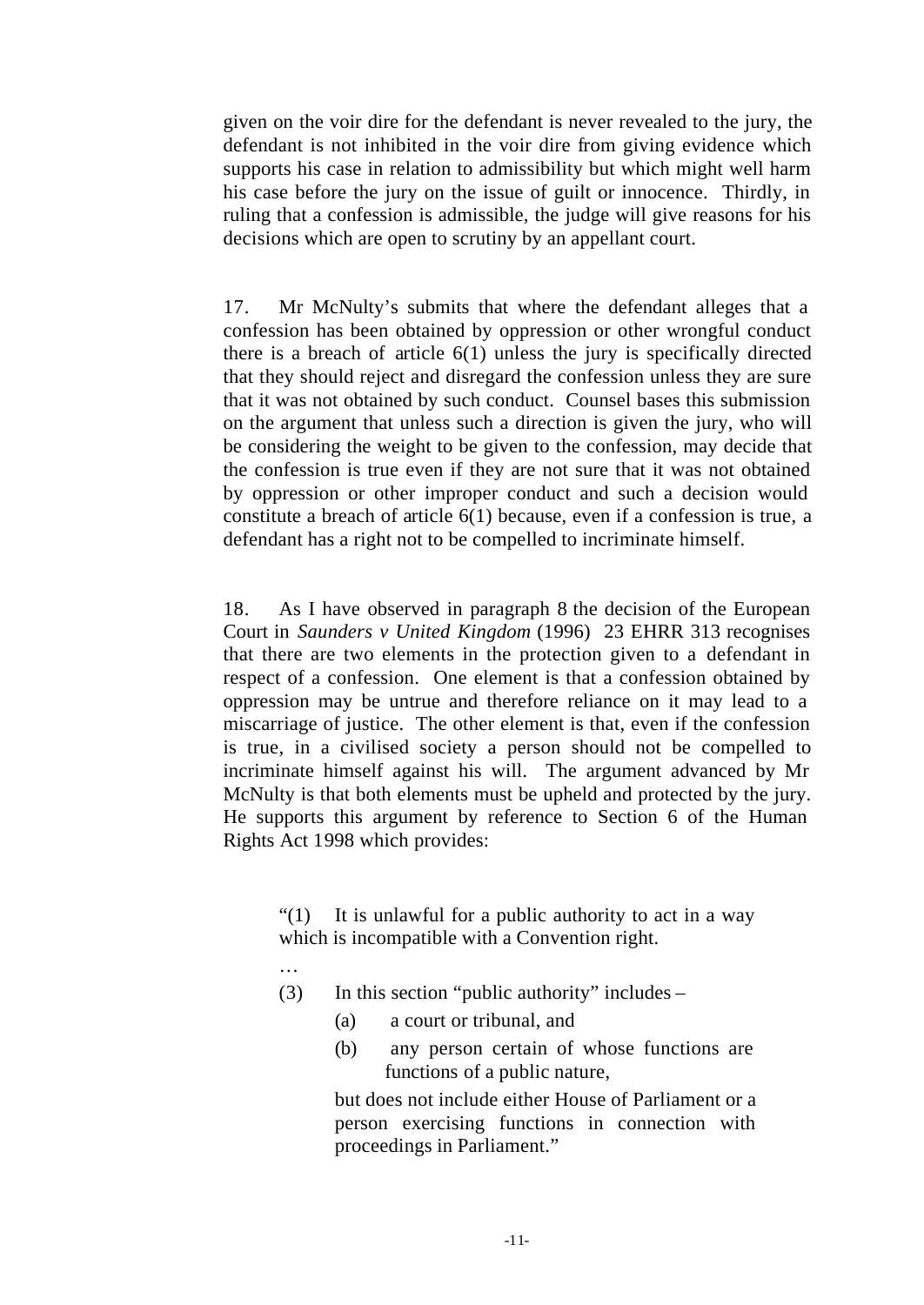Counsel submits that if a jury accepts, and convicts in reliance on, a confession which they are satisfied is true where they are not satisfied that it was not obtained by oppression or other improper conduct, they will be acting in a way which is incompatible with the Convention right to a fair trial.

19. My Lords, I am unable to accept this submission. In my opinion it is artificial to regard the jury as a distinct tribunal or court to be viewed as separate from the trial judge or as a "public authority" separate and distinct from the court of which they form a part. I consider that in a trial conducted with a jury the "tribunal established by law" referred to in article 6(1) is the judge and the jury. In this mode of trial under the common law procedure it is the judge who protects the defendant's right not to incriminate himself by being compelled to make a confession (even if it is true) against his will, and the judge also protects the accused against the danger that a confession may go before the jury which may well be untrue because it was obtained by oppression or improper conduct. In addition the jury provide further protection to the defendant because they will be entitled to reject the confession as unreliable on the ground that there is a reasonable possibility that it is untruthful if (contrary to the view which the judge will have formed on the voir dire) they are not satisfied that it was not obtained by oppression or improper conduct. The division of functions, admissibility a question for the judge, weight a question for the jury, has been recognised throughout the common law world.

20. The European Court has made it clear that it is for national law to lay down rules relating to the admissibility of evidence. In *Schenk v Switzerland* (1988) 13 EHRR 242 the Court states in paragraph 46:

"46. While article 6 of the Convention guarantees the right to a fair trial, it does not lay down any rules on the admissibility of evidence as such, which is therefore primarily a matter for regulation under national law.

The court therefore cannot exclude as a matter of principle and in the abstract that unlawfully obtained evidence of the present kind may be admissible. It has only to ascertain whether Mr Schenk's trial as a whole was fair."

In *Miailhe v France (No 2)* (1996) 23 EHRR 491 the Court states in paragraphs 43 and 44: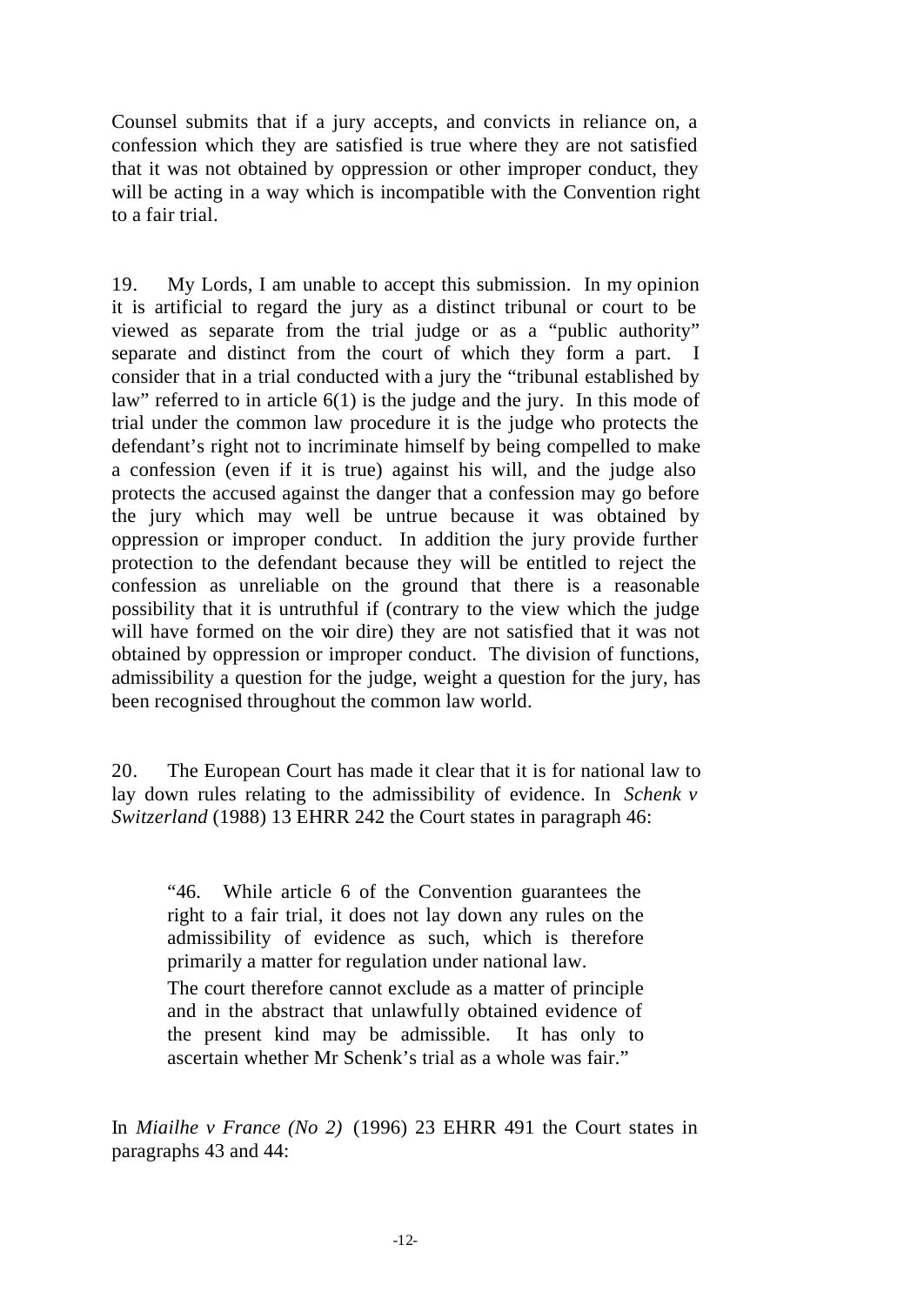"43. It is not for the Court to substitute its view for that of the national courts which are primarily competent to determine the admissibility of evidence. It must nevertheless satisfy itself that the proceedings as a whole were fair, having regard to any possible irregularities before the case was brought before the courts of trial and appeal and checking that those courts had been able to remedy them if there were any.

44. The Court points out that in the instant case the ordinary courts did within the limits of their jurisdiction, consider the objections of nullity raised by Mr Miailhe and dismissed them. …"

21. English law lays down that the decision as to the admissibility of evidence, including the decision whether to exclude it because it was obtained unfairly, is to be taken by the judge alone and that the jury are only concerned with the weight of the evidence. This division of functions was considered and recognised to be fair by the European Commission of Human Rights in *G v United Kingdom* 9370/81 (1983) 35 DR 75. In its decision the Commission stated:

"Nevertheless, where the sole evidence against an accused is acquired in circumstances where he is not provided with access to independent legal advice, and where the accused later denies the propriety of that evidence, the guarantee of a fair trial contained in article 6, para.1 of the Convention requires a procedure whereby the validity of the evidence and its fitness for inclusion in the trial must be examined.

In this connection the Commission recalls that, although there are differing practices as to the availability of access to legal advice for persons arrested, but not yet charged with a criminal offence, in the various member states of the Council of Europe, and, as to the sufficiency of a confession as evidence for a conviction, the European systems of criminal law all incorporate various safeguards; either controlling the manner of obtaining evidence, or for assessing its subsequent probative value at the trial, where a defendant makes a substantial allegation of its impropriety.

In the present case the applicant contended at his trial that his confession statement had not been made voluntarily. In particular, he alleged that he had been denied access to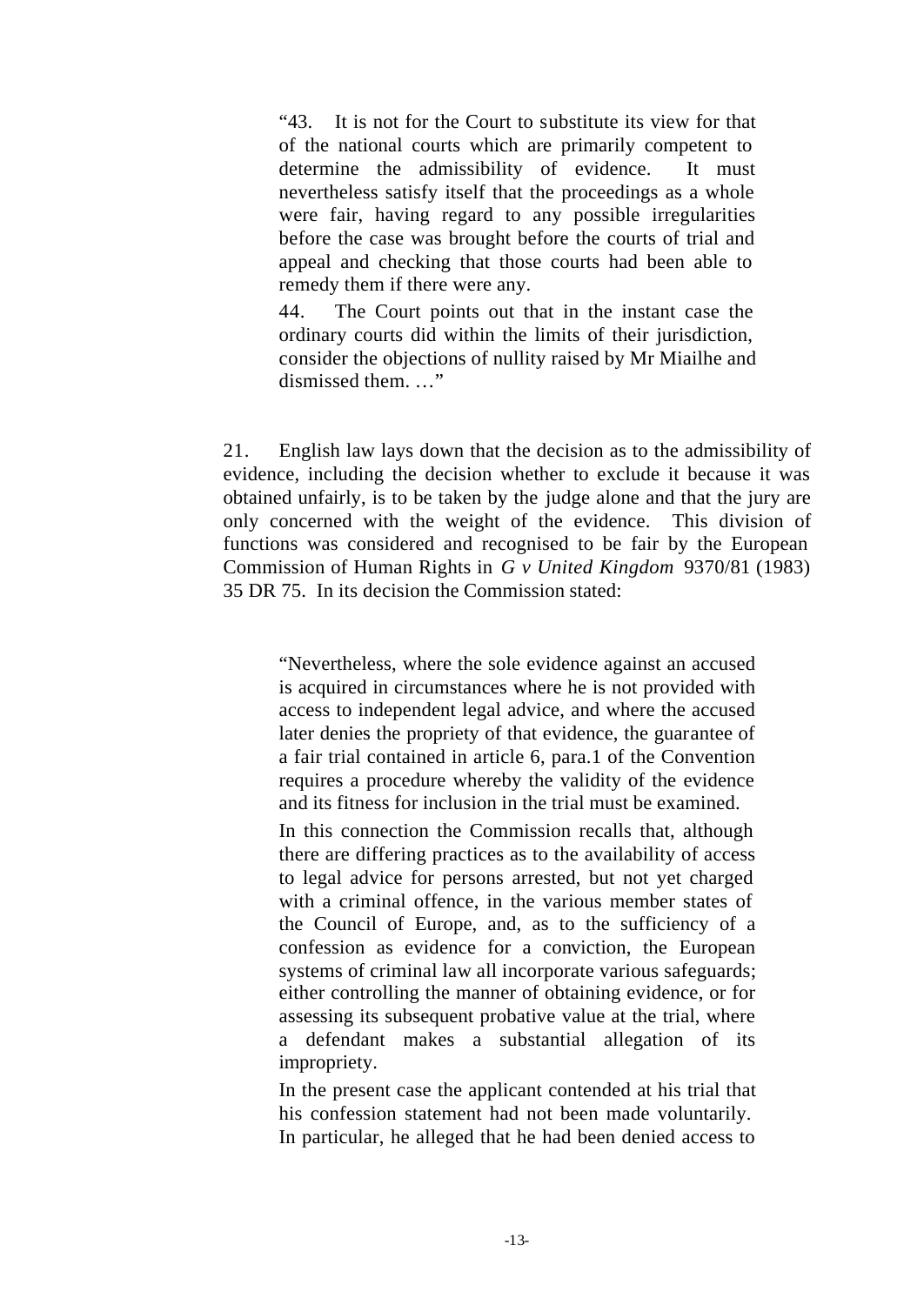his solicitor *and that he had been threatened by the investigating policeman.*

…

After hearing the evidence in question in the 'voir dire' procedure, the judge ruled that the applicant's confession statement had been given voluntarily and that the Judges' Rules had not been infringed during his questioning. This decision was not decisive for the outcome of the applicant's trial, however, since the judge's ruling extended only to the admissibility of the evidence, the probative value of which remained for the jury to evaluate when the witnesses were examined and cross-examined before them.

In these circumstances, the Commission finds that *the system of guarantees for evaluating the admissibility of challenged evidence,* the probative value of which was subsequently and separately examined by a jury, was such as to provide the applicant, who was represented by counsel throughout the proceedings, with a fair trial within the meaning of article 6, para.1 of the Convention." (emphasis added)

In my respectful opinion the guidance afforded by this decision is not weakened because the applicant did not expressly refer to the right against self-incrimination, but he did allege that the investigating police officer had threatened him. Moreover the Commission stated that it was considering "the system of guarantees for evaluating the admissibility of challenged evidence".

22. Therefore I consider that the division of functions does not offend article 6 of the European Convention and that the Court of Appeal was right to state in paragraph 34 of its judgment:

"In a criminal trial, it is the court acting collectively that has the shared responsibility of ensuring a fair trial. The judge and the jury are, by the system employed, given distinct functions to perform which will collectively protect the rights of the person standing trial. In fulfilling their distinct functions, both the judge and the jury must recognise the need to ensure that the accused receives a fair trial but that does not require the jury to take upon themselves functions that the law properly entrusts to the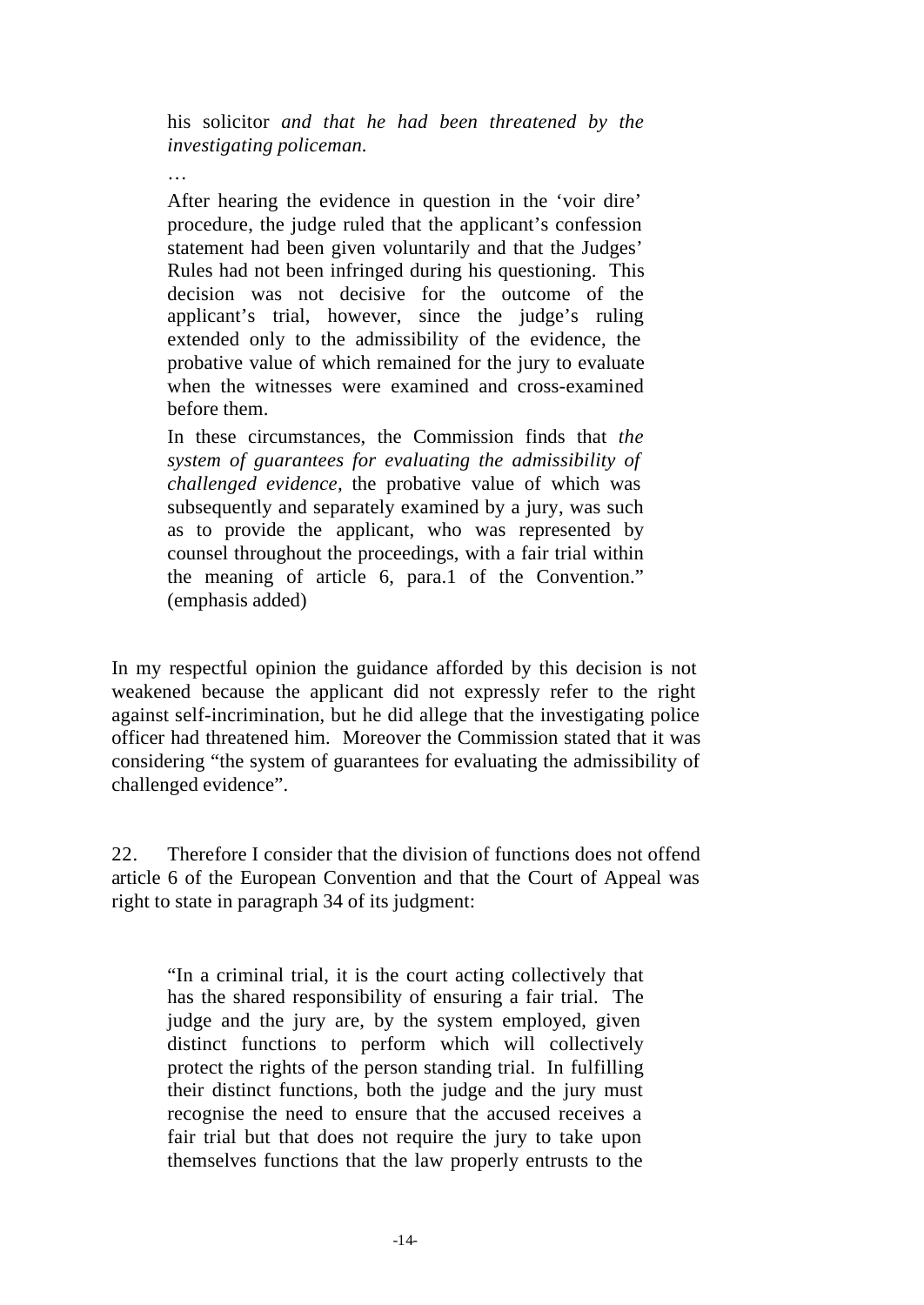judge. Provided each fulfils its role the accused will receive a fair trial."

23. The question certified by the Court of Appeal is whether "in view of article 6 of the Convention for the Protection of Human Rights and Fundamental Freedoms," a judge "is required to direct the jury, if they conclude that the alleged confession may have been [obtained by oppression] they must disregard it." I would answer this question in the negative because, for the reasons which I have given, I consider that the defendant's right not to incriminate himself against his will is protected by the judge and his right not to be convicted on the basis of a confession which may be untrue because it may have been obtained by oppression is protected both by the judge and also subsequently by the jury if the judge admits the confession.

24. Therefore I agree with the decision of the Court of Appeal that the last sentence of the judge's direction was a correct reflection of the law. However the Court of Appeal in paragraphs 39 and 40 of their judgment referred to the last sentence of the direction:

"If, on the other hand, you are sure that it is true you may rely on it [even if it was or may have been made as a result of oppression or other improper circumstances]."

and stated that the jury would have received more assistance if the words in square brackets had been omitted. I also agree with this criticism because I think that the words might to some extent deflect the jury from concentrating on the question whether, if there was a reasonable possibility of oppression, it would be safe to rely on the confession as being truthful.

25. I would add that if, like the majority of the House, I had been of opinion that the judge's direction was a misdirection, I would have agreed with their view that as the appellant had given no evidence before the jury in support of his allegations of oppression, the reliance of the jury on the confession implicit in their verdicts was not unsafe.

26. For the reasons which I have given I would answer the certified question in the negative and would dismiss the appeal.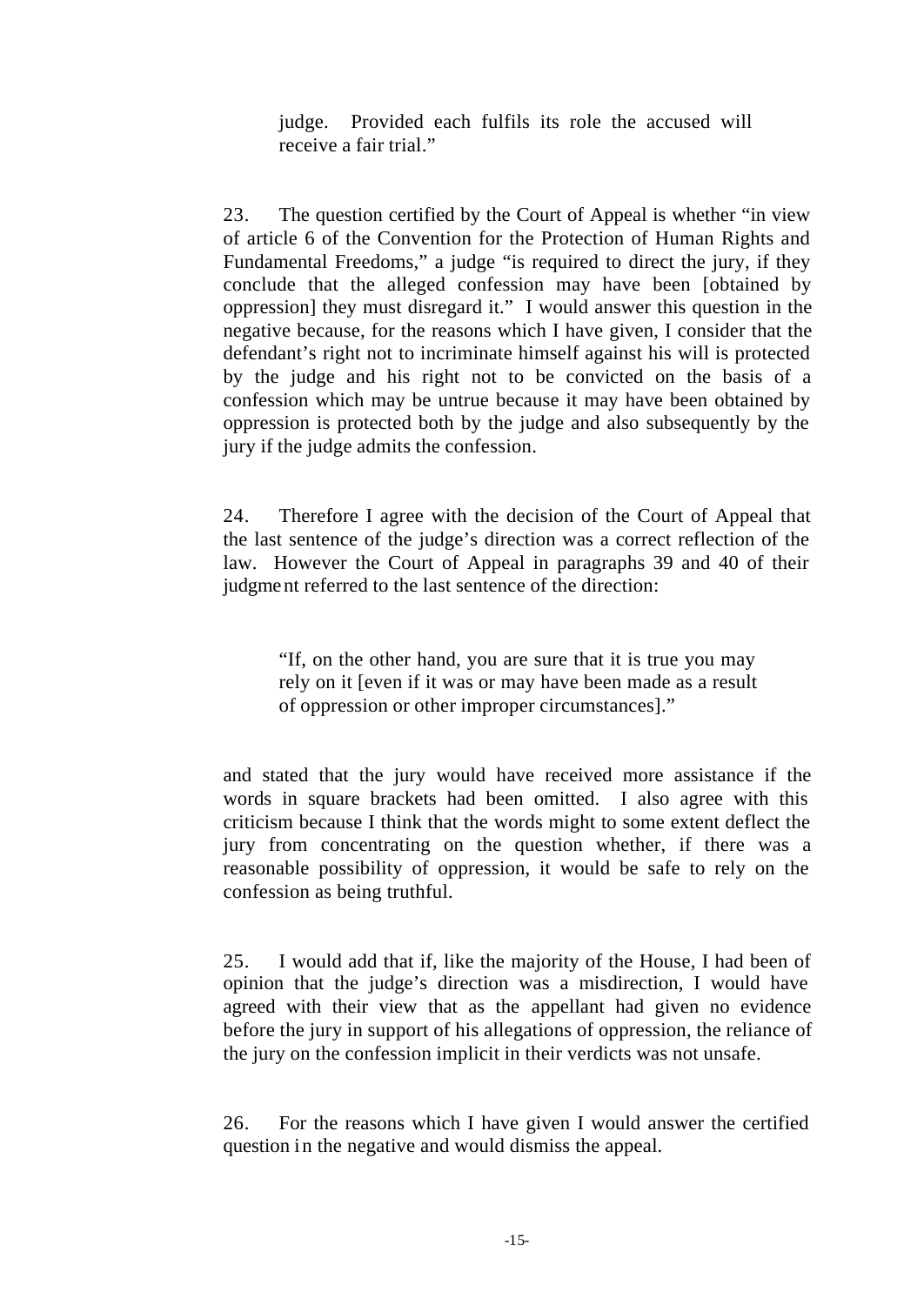#### **LORD PHILLIPS OF WORTH MATRAVERS**

My Lords,

27. For the reasons given by my noble and learned friend Lord Rodger of Earlsferry I also would answer the certified question in the affirmative and dismiss the appeal.

#### **LORD RODGER OF EARLSFERRY**

My Lords,

28. On 23 April 2001 in the Crown Court at Kingston upon Thames, the appellant, Ashfaq Ahmed Mushtaq, was convicted of conspiring to defraud (count 1) and of possessing material designed or adapted for the making of a false instrument (count 3). Count 1 related to a conspiracy to defraud the major clearing banks and other financial institutions by manufacturing, selling and distributing counterfeit credit cards. Count 3 related to the appellant having in his custody or control an unembossed and unsigned credit card without lawful authority or excuse. The appellant was acquitted on count 2, which was a more serious charge relating to the possession of the credit card. On 20 April 2001 he was sentenced to a total of 3 years 6 months imprisonment. He has served his sentence.

29. In the course of the appellant's trial, the prosecution led evidence that various incriminating items with the appellant's fingerprints on them were found at an address at 32 Monega Road, which was said to be the centre of operations of the conspiracy in count 1. There was also evidence that, when the police searched the appellant's house, they found an incomplete credit card in his jacket. That was the subject of count 3. In addition, the prosecution sought to lead evidence of a statement which the appellant made to police officers who interviewed him at Snow Hill Police Station after the search of his home. In the statement the appellant gave a number of answers that amounted to a confession to count 1. He also admitted that he had the credit card, which was the subject of count 3, in his custody and control. His explanation was that he had found it in the street by chance two days before.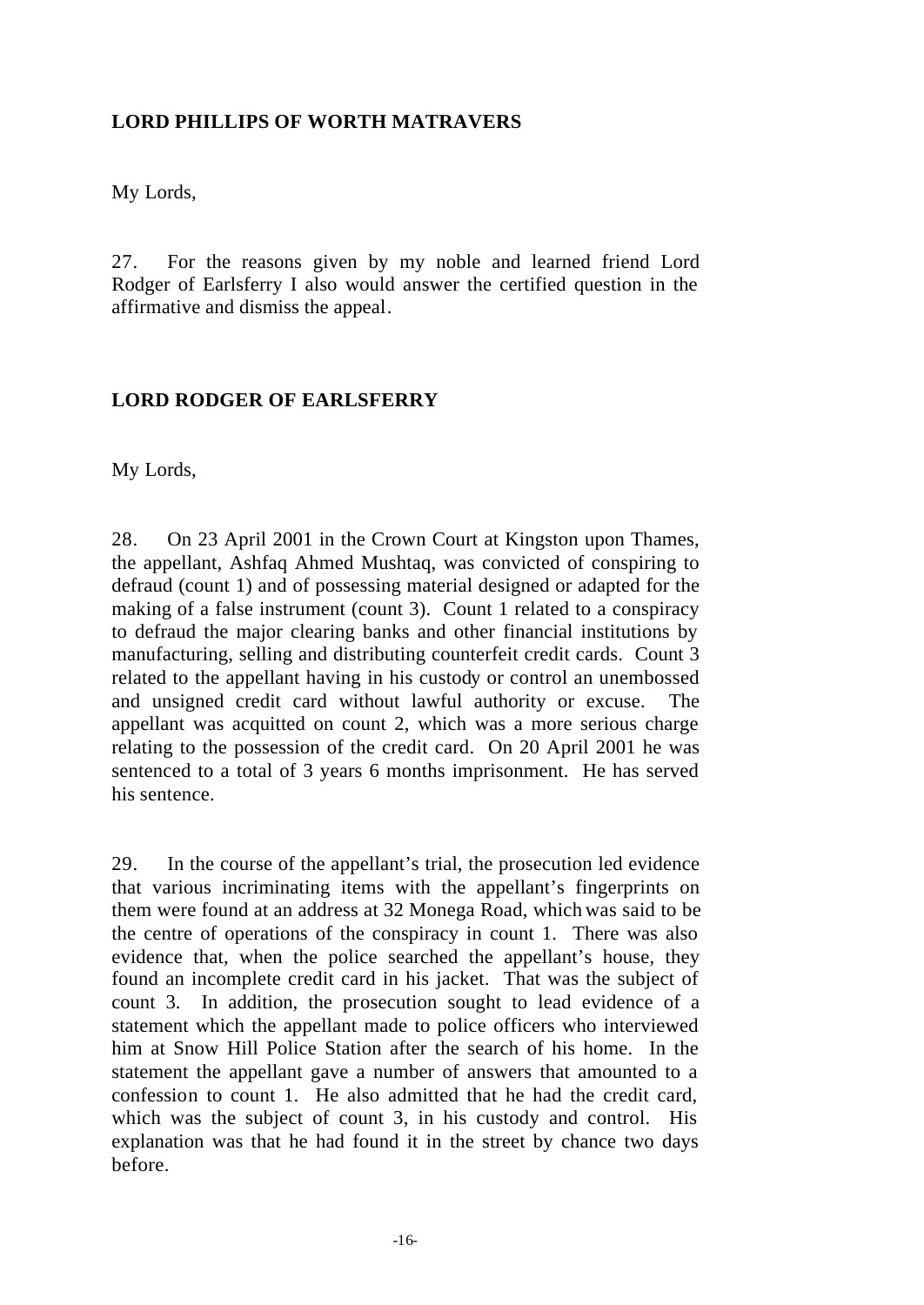30. The appellant accepted that he had made the statements in the interview. Mr McNulty nevertheless made an application to exclude the evidence of those statements under section 76(2) of the Police and Criminal Evidence Act 1984 ("PACE"):

"If, in any proceedings where the prosecution proposes to give in evidence a confession made by an accused person, it is represented to the court that the confession was or may have been obtained –

- (a) by oppression of the person who made it; or
- (b) in consequence of anything said or done which was likely, in the circumstances existing at the time, to render unreliable any confession which might be made by him in consequence thereof,

the court shall not allow the confession to be given in evidence against him except in so far as the prosecution proves to the court beyond reasonable doubt that the confession (notwithstanding that it may be true) was not obtained as aforesaid."

For the sake of brevity, I shall, for the most part, refer to the means described in paragraphs (a) and (b) of section 76(2) as "oppression or any other improper means". Section 82(3) provides:

"Nothing in this Part of this Act shall prejudice any power of a court to exclude evidence (whether by preventing questions from being put or otherwise) at its discretion."

Mr McNulty's submission was that the judge should not allow the appellant's answers to be given in evidence against him on the ground that the admissions were obtained as a result of oppression by police officers.

31. The background to this submission was the fact that, at the time of his arrest, the appellant's wife was critically ill in hospital. Her condition had caused her to become blind some seven days before. It was the appellant's practice to visit the hospital twice a day to give his wife food, as she had lost the ability to feed herself and she did not trust the hospital staff to provide her with food that complied with her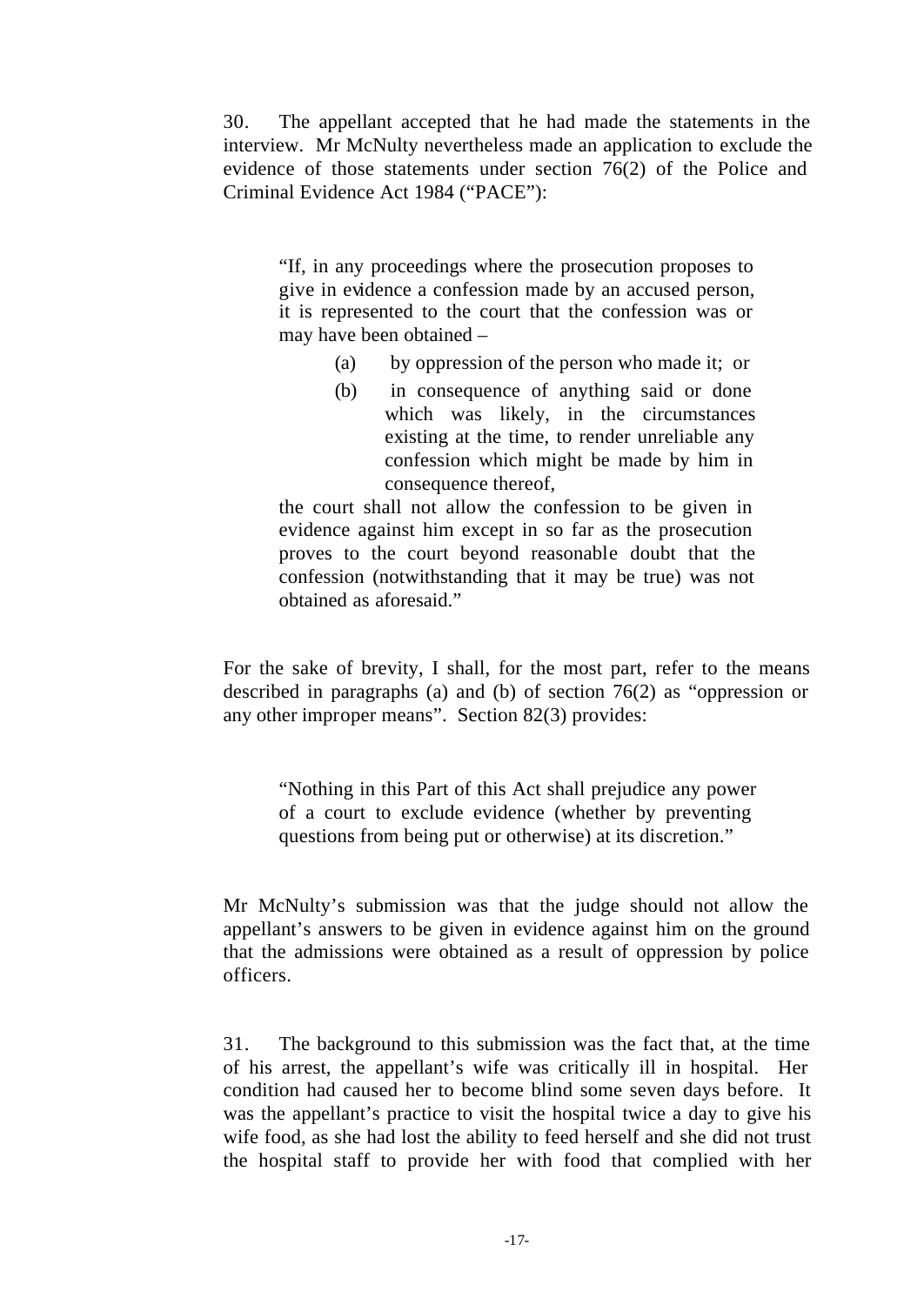religious requirements. As a result of his arrest early in the morning, the appellant had missed his first visit of the day and did not wish to have his wife told the reason for his absence in case it might cause her anxiety that could aggravate her illness. The appellant had informed the police of these matters at the time of his arrest.

32. Before determining counsel's application, the judge held a voir dire. The police officers concerned were cross-examined to the effect that they had threatened to refuse bail and to exaggerate his involvement in the crime under investigation if he did not make full admissions in the absence of his solicitor. The appellant also gave evidence. Having considered the evidence, the judge rejected the section 76 submission and ruled that evidence of the interviews should be placed before the jury.

33. Subsequently, in the trial itself the police officers were examined and cross-examined in front of the jury and the same allegations were put to them as in the voir dire. The appellant did not give evidence.

34. In his summing up the judge directed the jury in these terms:

"The defendant's case is that, although he made the confession, it is not true. And, in deciding whether you can safely rely upon that confession you have to decide two matters. Firstly, did the defendant, in fact, make the confession? Well, that is not in issue in this case, is it? – that he made it? So there is no difficulty about that. But, if you are sure that he did make a confession, then you go on to consider the second question which you may think is the important one: are you sure that the confession is true? And, when deciding this, you should have regard to all the circumstances in which it came to be made and consider whether there were any circumstances which might cast doubt upon its reliability. You should decide whether it should be made voluntary (*sic*) or was, or may have been, made as a result of oppression or other improper circumstances. Now it is right to say that a number of matters were put to Mr Whittick and Mr Finnegan which amounted, you may think, to very serious allegations of oppression and impropriety. Those allegations were all denied and no evidence whatsoever has been called to support or to substantiate that allegation. Nevertheless, it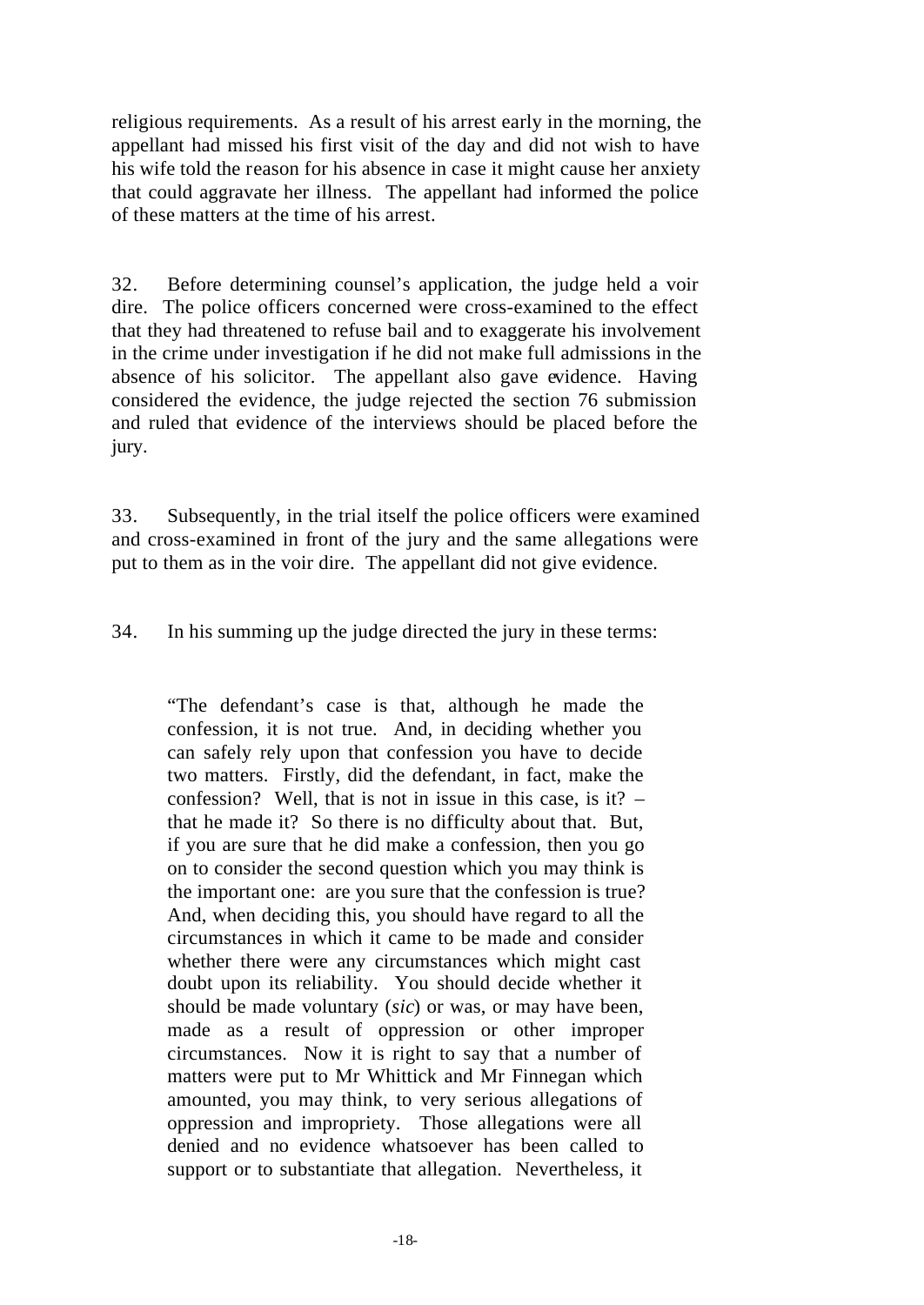is for you to assess what weight should be given to the confession. If you are not sure, for whatever reason, that the confession is true, you must disregard it. If, on the other hand, you are sure that it is true, you may rely on it, even if it was, or may have been, made as a result of oppression or other improper circumstances."

Following the judge's summing up, containing these directions on the confession evidence, the jury convicted the appellant on counts 1 and 3.

35. The appellant was granted leave to appeal against his conviction on the ground that the last three sentences of the passage from the judge's summing up contained a misdirection inasmuch as the judge directed the jury that they could proceed in a manner that was incompatible with the appellant's right against self-incrimination under article 6(1) of the European Convention for the Protection of Human Rights and Fundamental Freedoms (1953) (Cmd 8969) ("the Convention"). On 30 July 2002 the Court of Appeal (Criminal Division) (Kay LJ, Holland and Andrew Smith JJ) dismissed his appeal. On 19 September 2003 the court certified the following point of general public importance:

"Whether in view of article 6 of the Convention for the Protection of Human Rights and Fundamental Freedoms, a judge, who has ruled pursuant to section 76(2) of the Police and Criminal Evidence Act 1984 that evidence of the alleged confession has not been obtained by oppression, nor has it been obtained in consequence of anything said or done which is likely to render unreliable any confession, is required to direct the jury, if they conclude that the alleged confession may have so been obtained, they must disregard it."

The House granted leave to appeal.

36. The point of principle raised by the certified question and argued before the House is indeed of general importance. But I cannot help noticing at the outset that, since the appellant did not give evidence and the police officers denied all the suggestions of oppressive behaviour in conducting the interview that were put to them in cross-examination, it appears that there was actually no evidence of oppression before the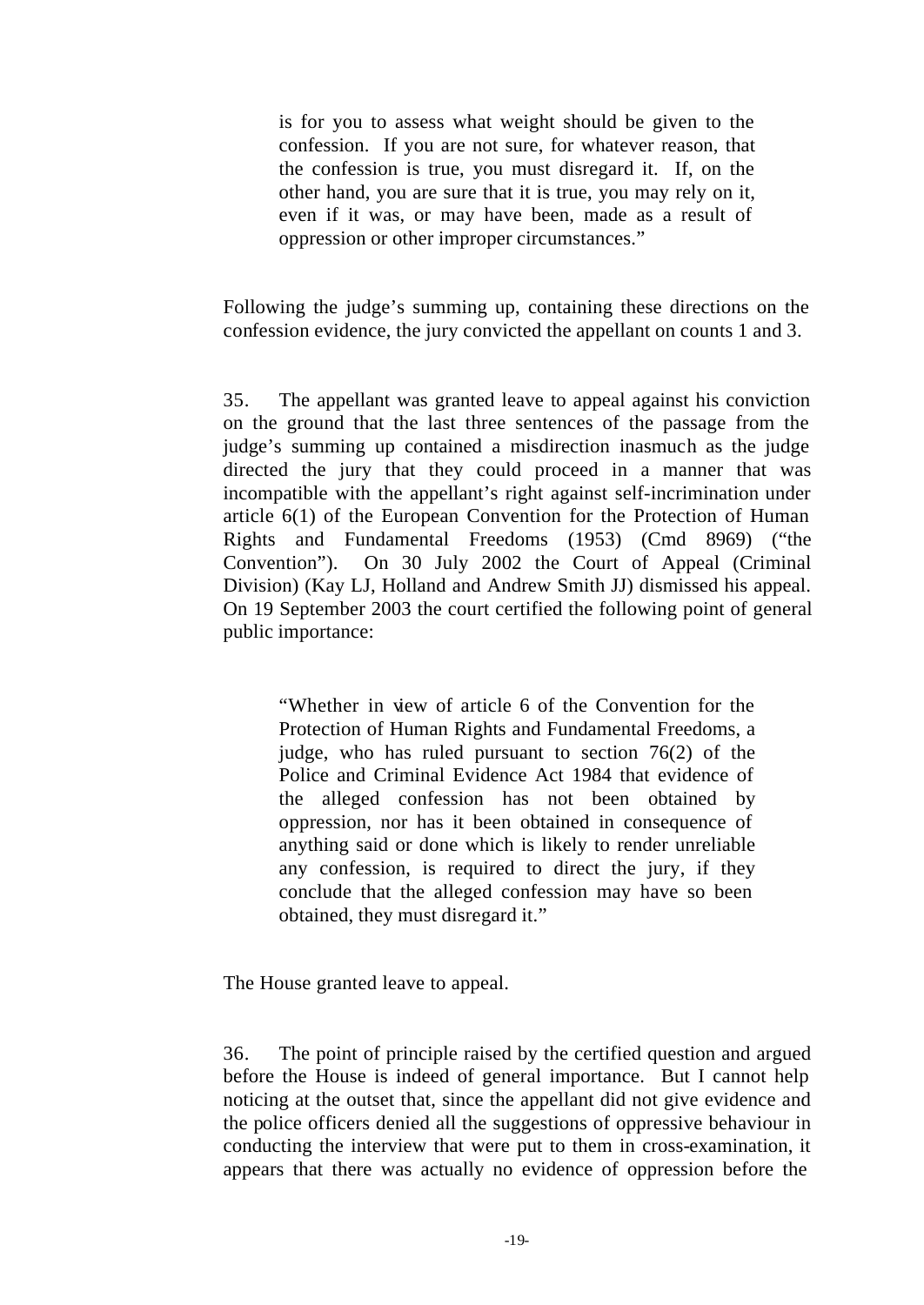jury. If that was indeed the position, there was no need for the judge to give any direction on what the jury should do if they found that there was, or might have been, oppression. I return to the point below. Since, however, the question of law has been fully argued, the House should deal with it.

37. The starting point is the proposition that only admissible evidence should be placed before the jury. Some evidence is, by its very nature, inadmissible in law and so, when objection is taken to the leading of such evidence, the judge can rule on it without having to carry out any factual investigation. Evidence of a confession is different, however, since the admissibility of that evidence depends on whether the confession was voluntary. The position is now regulated by section 76(2) of PACE. Where the admissibility of a confession is challenged, the judge cannot allow it to be given in evidence against the defendant except in so far as the prosecution proves to the judge beyond reasonable doubt that it was not obtained by oppression or other improper means. Therefore, where the defendant objects to the alleged confession being given in evidence, witnesses are examined on a voir dire, in the absence of the jury, to establish the circumstances. The appropriate prosecution witnesses are examined and cross-examined on the matter and the defendant himself may give evidence and be crossexamined on it. The judge then decides whether to admit or exclude the confession. If the confession is excluded, the jury hears nothing about it. Where the judge decides that the confession is to be given in evidence, if the defendant's counsel wishes, the circumstances in which it was obtained will again be explored in evidence before the jury so that they can decide what weight or value to attach to it: *R v Murray* [1951] 1 KB 391, 393 per Lord Goddard CJ; *Chan Wei Keung v The Queen*  [1967] 2 AC 160, 172D – E per Lord Hodson. There are sometimes greater or lesser differences between the evidence as led and considered by the judge in the voir dire and the evidence given in the trial which the jury have to consider.

38. These aspects of the system as it presently operates are not in dispute. Similarly, the advantages of that system for a defendant are not in doubt. Where the judge decides to exclude the confession, the voir dire procedure avoids any risk that the jury might be prejudiced by hearing disputed evidence about the defendant having made a confession, even if they were subsequently told to disregard it. Often the only person who can speak to the circumstances, apart from the police officers, will be the defendant. The voir dire system allows him to give his evidence on this limited but important matter as to the admissibility of the confession, without infringing his right to elect not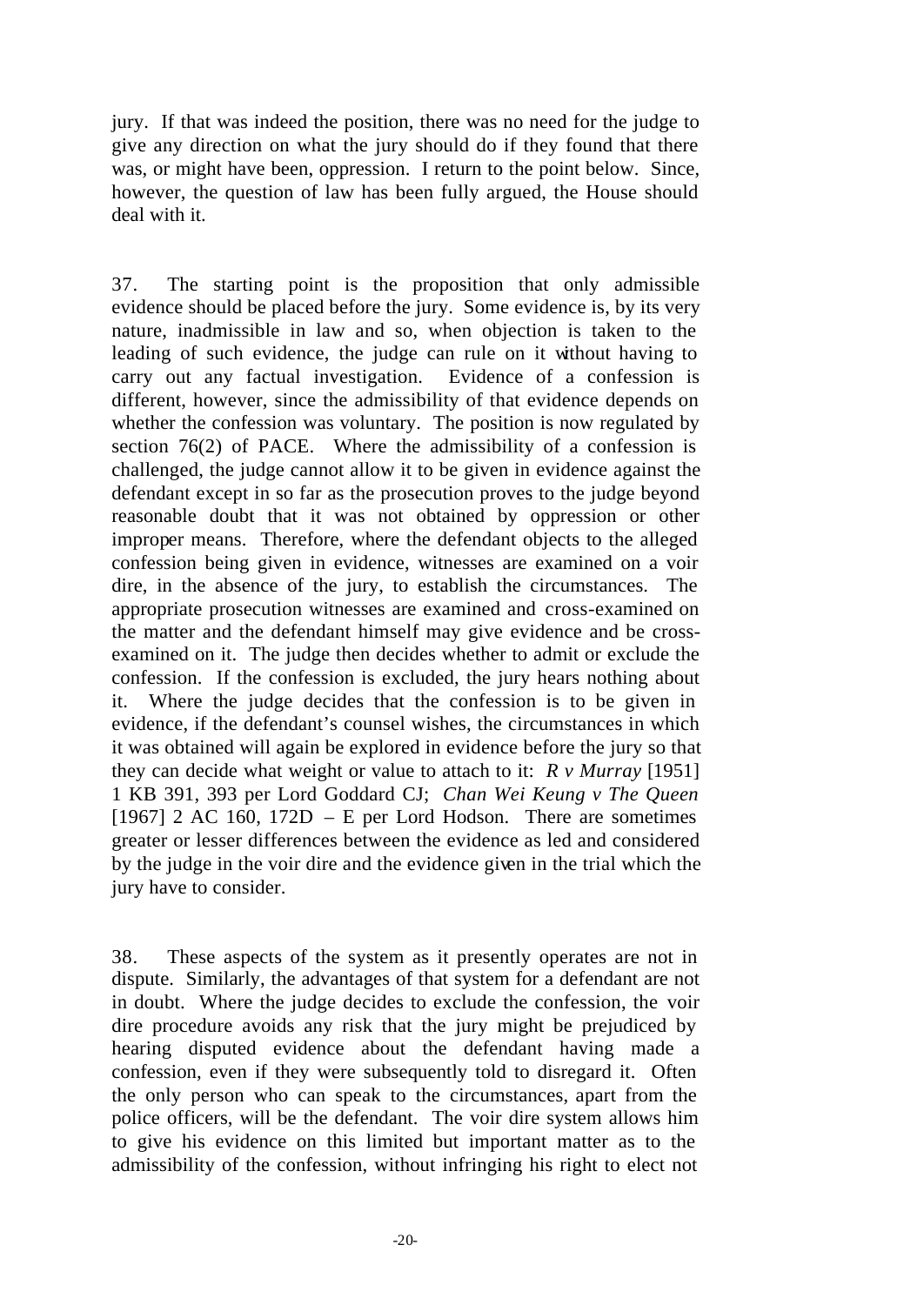to give evidence in the trial of the general issue: *Wong Kam-ming v. The Queen* [1980] AC 247, 257 per Lord Edmund Davies, citing with approval *Chitambala v. The Queen* [1961] R. & N. 166, 169 – 170, per Clayden AFCJ. Moreover, even where the confession is admitted, the circumstances can be explored again in evidence before the jury who can be invited to take them into account in deciding the weight and value to be attached to the statement. To that extent, at least, the defendant gets a second bite at the cherry.

39. The appellant submits, however, that the present practice is defective because the jury is limited to considering the circumstances for the purpose of deciding the weight and value to be attached to the confession. Rather, they should be directed that, if, having heard all the evidence, they find that the confession was, or may have been, obtained by oppression or any other improper means, they must disregard it.

40. For the Crown Mr Perry submitted that such a direction would amount to an invitation to the jury to determine afresh the admissibility of the evidence of the confession. As was recognised by Parliament in enacting section 76(2), that question was one for the judge alone. Before admitting the confession, he had to be satisfied to the criminal standard that it had not been obtained by oppression or other improper means. This was a tougher test than in many comparable systems. Moreover, if, after the judge had made his ruling in favour of admitting the evidence, circumstances emerged which led him to change his mind, then he had power, under section 82(3) of PACE, to take such steps as were necessary to prevent injustice. As Lord Lane CJ explained in *Sat-Bhambra* (1989) 88 Cr App R 55, 62

"He may, if he thinks that the matter is not capable of remedy by a direction, discharge the jury; he may direct the jury to disregard the statement; he may by way of direction point out to the jury matters which affect the weight of the confession and leave the matter in their hands."

Given the available safeguards, the approach advocated by the appellant was unnecessary and might cause difficulties where a co-defendant sought to rely on the confession. More importantly, it was wrong in principle. In a trial, the role of the jury was to determine the facts on the basis of the evidence that had been admitted, not to determine whether the evidence should have been presented to them. More particularly,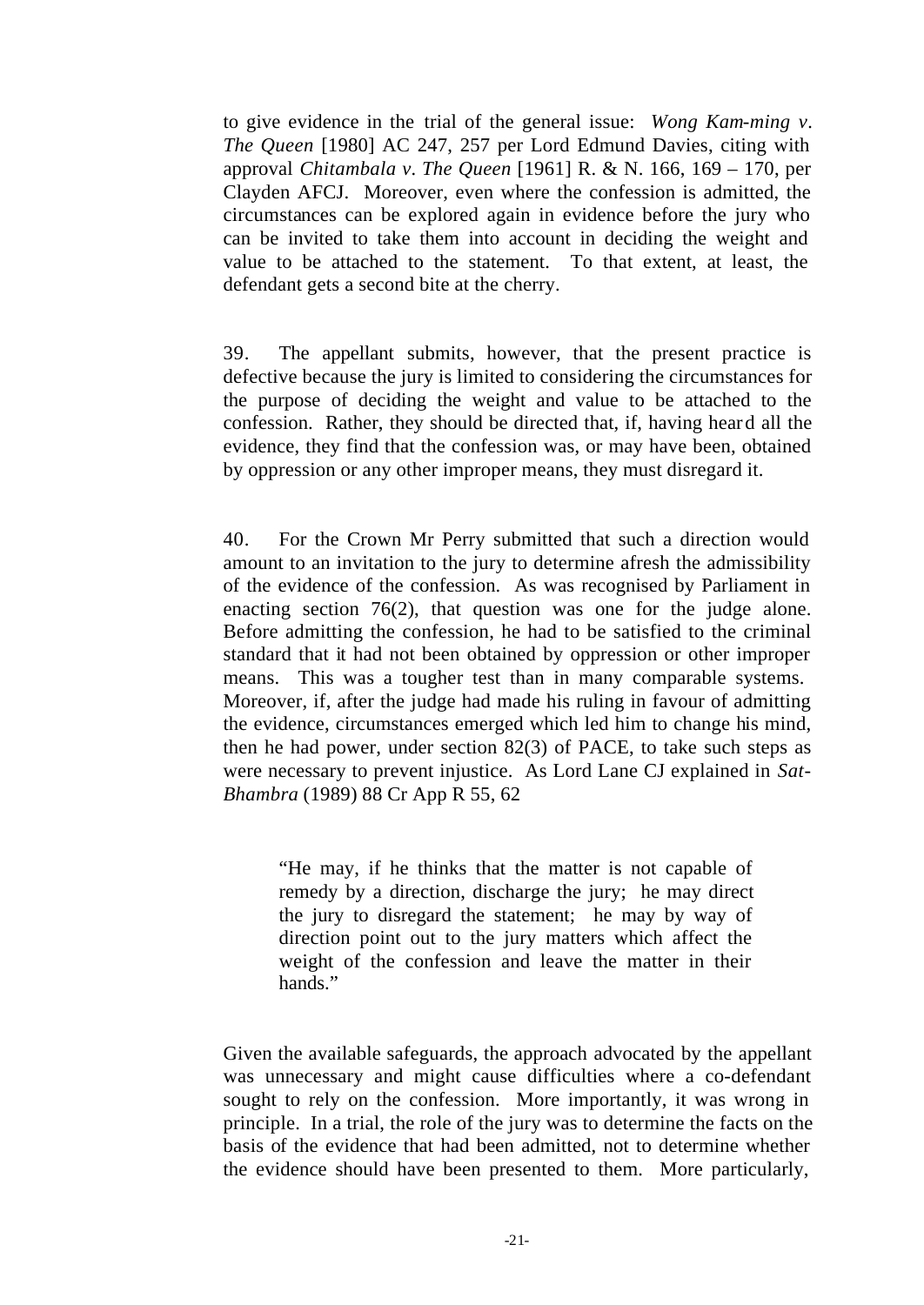they were concerned with determining what weight and value they should attribute to confession evidence, rather than with deciding whether it should have been admitted in the first place. Therefore, if, having considered all the circumstances, including any which pointed to the confession having been obtained by oppression or other improper means, the jury decided that what the defendant had said was true, they should indeed be free to take it into account. Directing the jury that they had to ignore such evidence would perplex them and run counter to the aim that verdicts should be based on the real facts of the case as revealed by the evidence.

41. My Lords, when considering the competing submissions, it is as well to bear in mind that the direction proposed by the appellant would be unlikely to affect the outcome of many cases, precisely because the test applied by the judge under section 76(2) is so strict. The judge can admit confession evidence only where he is satisfied beyond a reasonable doubt that it was not obtained by oppression or any other improper means. If there is anything in the evidence that gives rise to a reasonable doubt, he must exclude the confession. So the proposed direction would bite only where, despite the judge's view that, beyond a reasonable doubt, the confession was not obtained by oppression or any other improper means, the jury decided that it was, or might have been, obtained in that way. This is not likely to happen in a large proportion of cases.

42. It is important to notice that the Crown argument does not depend on any supposition that the jury will have come to a mistaken view as to the way that the confession was obtained. On the contrary, the Crown's contention is that in cases where the jury have *rightly* concluded that the confession was obtained by oppression or other improper means, they are to be told that they can still rely on it if they think that it is true.

43. Mr Perry argued that the appellant's proposed approach would involve the jury in decisions as to the admissibility of evidence. That argument is not, strictly speaking, accurate and, put that way, it may tend to conceal the true nature of the alteration in the roles of the judge and jury that may be involved. The decision as to whether the evidence should be admitted is for the judge and for the judge alone. It is taken by him at the end of the voir dire. If he rules that the confession should be given in evidence, the relevant evidence is admitted and led by the prosecution. The jury play no part in that step. In an ideal world, perhaps, the judge's decision to admit the confession would mean that the jury were not concerned at all with the circumstances in which it had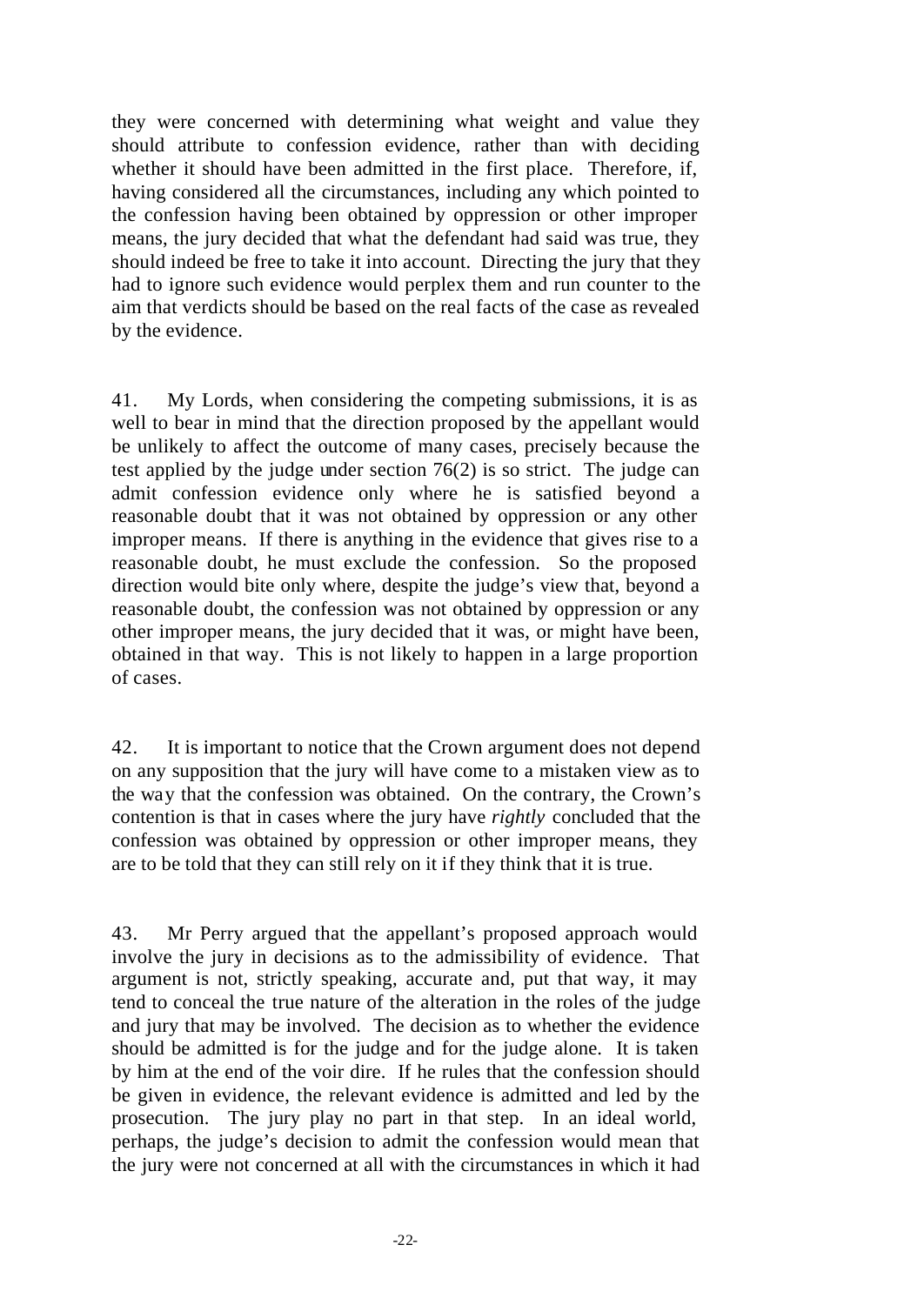been made. But, as Lord Justice Clerk Thomson observed in *Chalmers v HM Advocate* 1954 JC 66, 83, this seems to be a situation where logic must yield, since the jury cannot be asked to accept as an item of evidence a statement made by an accused, while being prevented from considering the circumstances under which it was made. So the jury must be able to take account of those circumstances in deciding what weight and value to attach to the confession. The appellant wants to go a significant step further. He seeks a direction that, if the jury come to the conclusion on the evidence that the confession was, or may have been, obtained by oppression or some other improper means, they *must* disregard it. In so far as the direction is one to disregard the evidence that has been admitted, it is no different from the kind of direction which, very importantly, Lord Lane CJ envisaged that the judge might give if, after admitting the evidence of a confession, he changed his mind and directed the jury to disregard it: *Sat-Bhambra* (1989) 88 Cr App R 55, 62. The difference is, however, that the trigger for the proposed direction is not the judge's but the jury's assessment of the circumstances in which the confession was obtained. Moreover, the effect of the proposed direction is that the jury must disregard a confession which has been admitted by the judge and given in evidence and which they might be disposed to accept as true. Viewed in that way, the proposed direction encroaches upon, rather than increases, the jury's freedom to assess and deploy the evidence placed before them.

44. At various points during the hearing before the House, it was emphasised that under the present system if a jury think that a confession was, or may have been, obtained by oppression, they are unlikely to accord it any weight or value. So there was no real difference between a situation where a jury give no weight or value to a confession in this way and one where they are told that they must disregard it. For all practical purposes, the present system achieved what the appellant was seeking.

45. That argument falls short if the rule against admitting an involuntary confession is not based simply on its potential unreliability. And it is indeed clear that, according to the more modern analysis at least, the rule rests on a rather wider basis. Giving the opinion of the Privy Council in *Lam Chi-ming v The Queen* [1991] AC 212, 220E – F, Lord Griffiths said:

"Their Lordships are of the view that the more recent English cases established that the rejection of an improperly obtained confession is not dependent only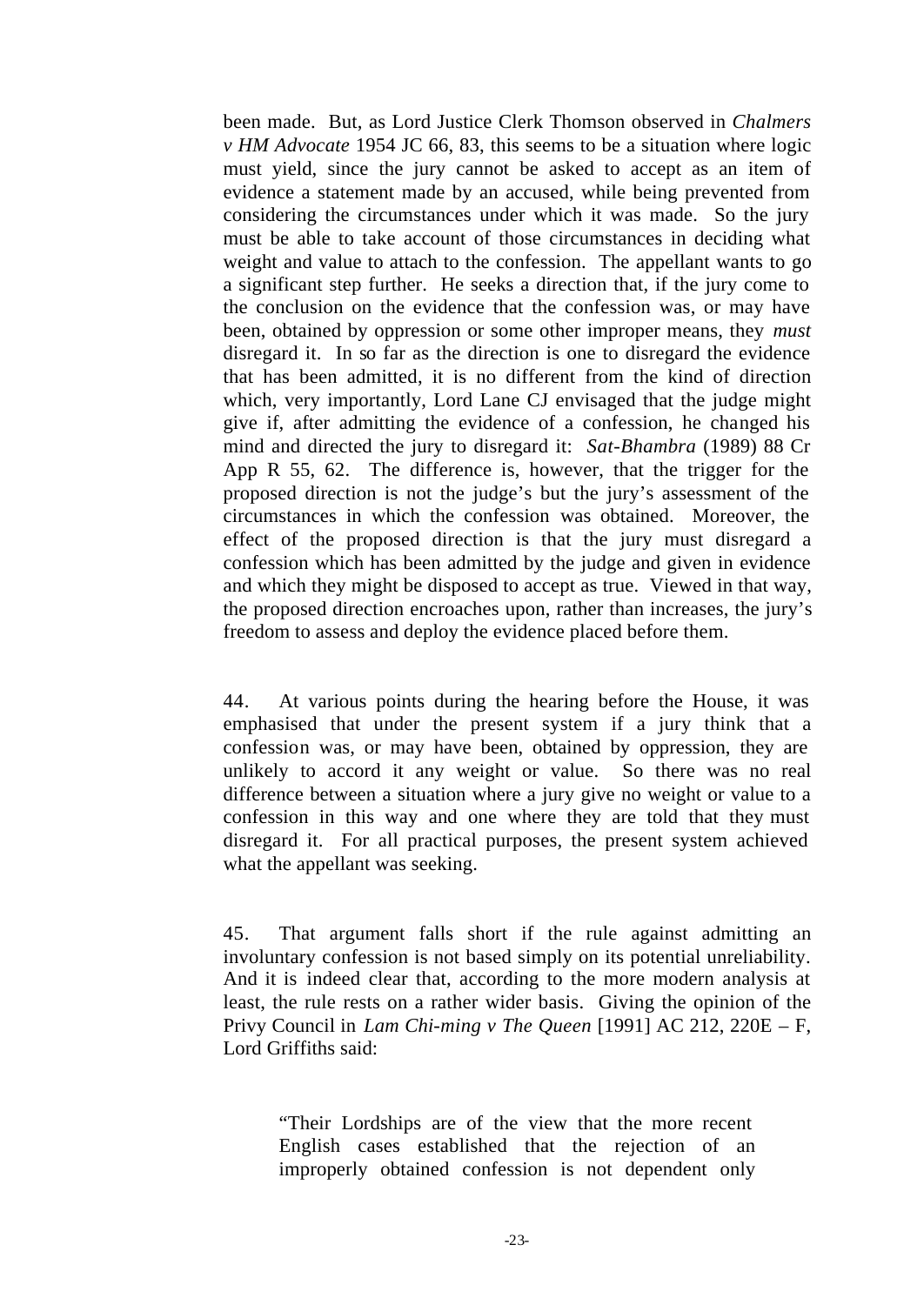upon possible unreliability but also upon the principle that a man cannot be compelled to incriminate himself and upon the importance that attaches in a civilised society to proper behaviour by the police towards those in their custody. All three of these factors have combined to produce the rule of law applicable in Hong Kong as well as in England that a confession is not admissible in evidence unless the prosecution establish that it was voluntary."

Therefore, even if a jury would be unlikely to rely on a confession which they considered had been obtained by compulsion, the question still remains whether, having regard to the principle that a man cannot be compelled to incriminate himself and having regard to the importance attached to proper behaviour by the police, the jury are *entitled* to rely on a confession which they consider was, or may have been, obtained by oppression or other improper means.

46. Since the three considerations mentioned by Lord Griffiths lie behind section 76(2), it respectfully seems to me that it is inconsistent with the very purpose of that provision to affirm that the jury are entitled to rely on a confession in such circumstances. Under section 76(2), if an objection to a confession is raised, the judge must exclude it unless he is satisfied beyond a reasonable doubt that it was not obtained by oppression or any other improper means. The evidence is excluded because, for all the kinds of reasons explained by Lord Griffiths, Parliament considers that it should not play any part in the jury's verdict. It flies in the face of that policy to say that a jury are entitled to rely on a confession even though, as the ultimate arbiters of all matters of fact, they properly consider that it was, or may have been, obtained by oppression or any other improper means.

47. In my view, therefore, the logic of section 76(2) of PACE really requires that the jury should be directed that, if they consider that the confession was, or may have been, obtained by oppression or in consequence of anything said or done which was likely to render it unreliable, they should disregard it. In giving effect to the policy of Parliament in this way, your Lordships are merely reverting to the approach laid down by the Court of Criminal Appeal (Lord Goddard CJ, Byrne and Parker JJ) in *R v Bass* [1953] 1 QB 680. Giving the judgment of the court, Byrne J quoted the well-known words of Lord Sumner in *Ibrahim v R* [1914] AC 599, 609: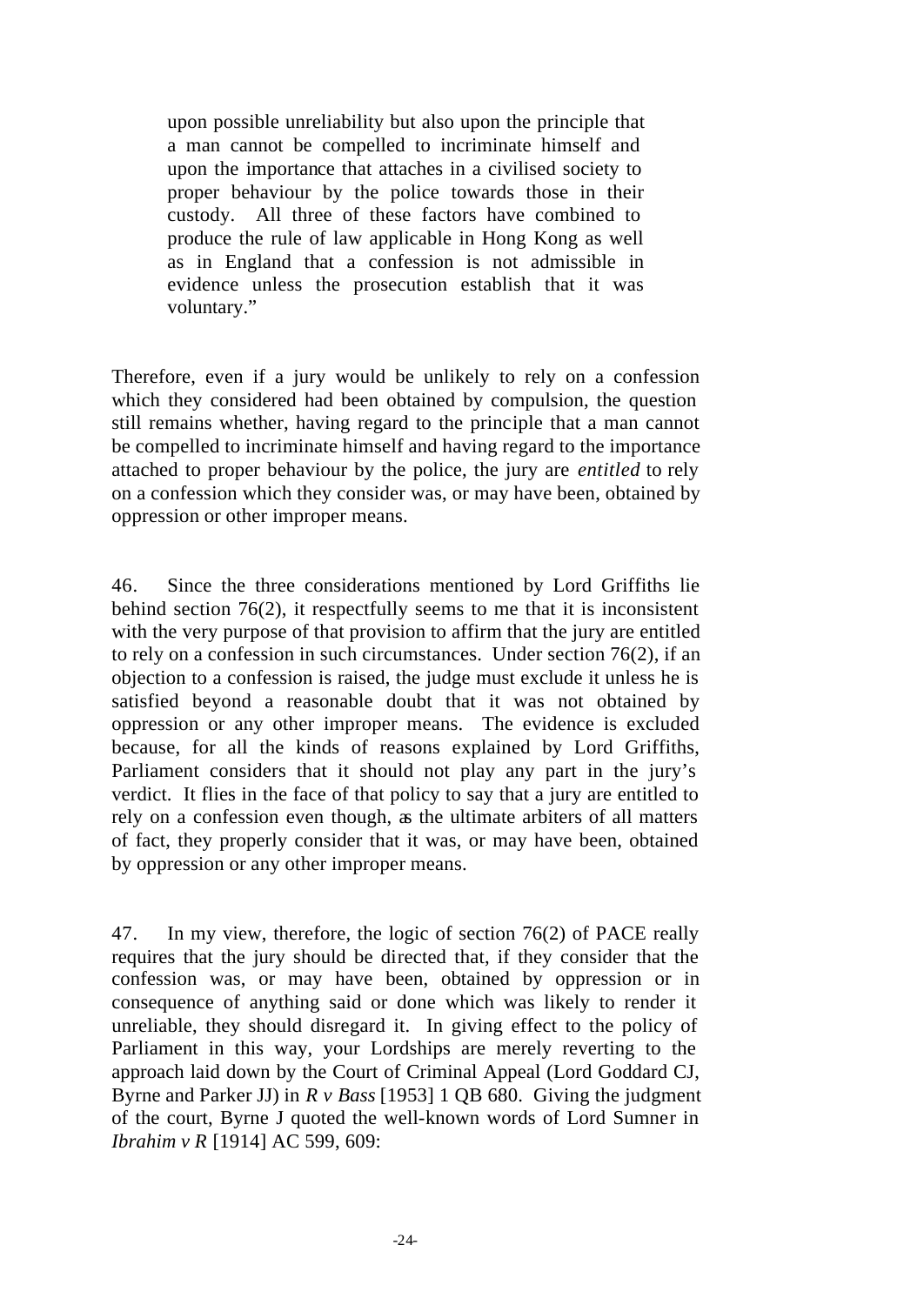"It has long been established as a positive rule of English criminal law, that no statement by an accused is admissible in evidence against him unless it is shown by the prosecution to have been a voluntary statement, in the sense that it has not been obtained from him either by fear of prejudice or hope of advantage exercised or held out by a person in authority. The principle is as old as Lord Hale."

He then added, at p 684:

"It is to be observed, as this court pointed out in *Rex v Murray* [1951] 1 KB 391, that while it is for the presiding judge to rule whether a statement is admissible, it is for the jury to determine the weight to be given to it if he admits it, and thus, when a statement has been admitted by the judge, he should direct the jury to apply to their consideration of it the principle as stated by Lord Sumner, and he should further tell them that if they are not satisfied that it was made voluntarily, they should give it no weight at all and disregard it."

It seems clear that the court saw the direction to disregard the confession in such circumstances as part and parcel of the jury's exercise of attributing the appropriate weight to the confession: in circumstances where they found that it had not been voluntary, for reasons going back to the time of Lord Hale, they should give it no weight and should disregard it.

48. I recognise, of course, that in adopting this approach, the House is departing from the law as laid down by the Privy Council in *Chan Wei Keung v The Queen* [1967] 2 AC 160 where the judgment of Byrne J in *R v Bass* was first criticised through the medium of the judgments in the High Court of Australia in *Basto v The Queen* (1954) 91 CLR 628 and then disapproved. I recognise, equally, that the approach in *Chan Wei Keung v The Queen* has not hitherto given rise to difficulties in practice. Nevertheless, for the reasons which I have given, it appears to me that the approach which I have indicated is required in a system which contains section 76(2) of PACE.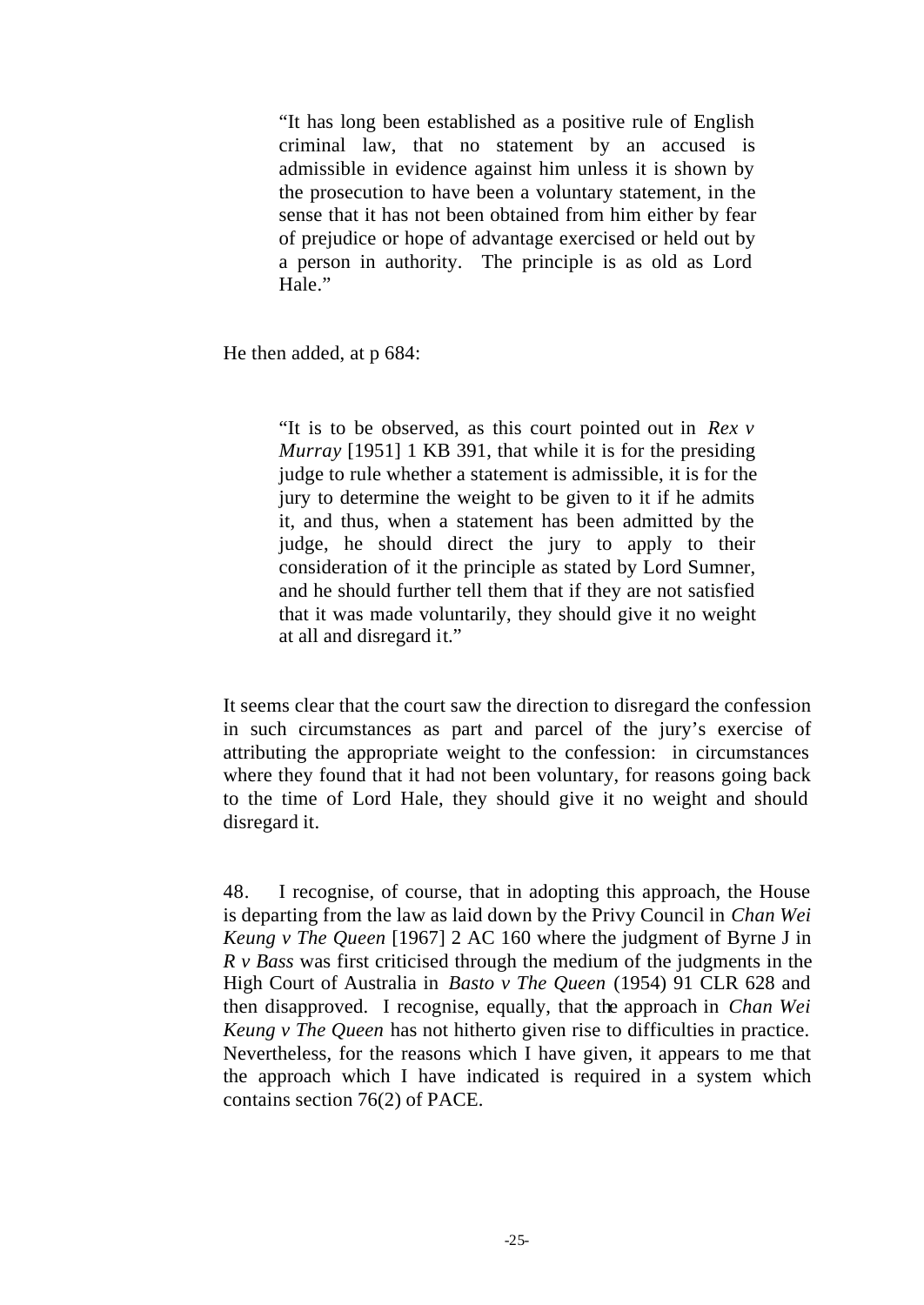49. If there were any doubt about the proper approach, however, it would be removed by article 6(1) of the Convention, the relevant part of which provides:

"In the determination of his civil rights and obligations or of any criminal charge against him, everyone is entitled to a fair and public hearing within a reasonable time by an independent and impartial tribunal established by law."

It is well known that among the rights implied into article  $6(1)$  is a right against self-incrimination. It is equally well established that this implied right may be modified or restricted to serve a legitimate aim in the public interest. *Brown v Stott* [2003] 1 AC 681 may serve as authority for both propositions.

50. At the hearing of the appeal the Crown did not dispute the existence of the implied right against self-incrimination under article 6(1), nor did they argue that, in the present case, it should yield to any countervailing public interest. Rather, the Crown's contention was that the Convention right had been fully respected by the operation of sections 76(2) and 82(3) which gave the judge full power to prevent the jury from using a confession that might have been obtained in violation of the right against self-incrimination, while leaving the evaluation of the evidence to the jury. When the judge and jury performed their respective, distinct, roles in this way, the court as a whole complied with the requirements of article 6(1).

51. In support of his submission Mr Perry referred to the decision of the European Commission of Human Rights in *G v United Kingdom*  (Application No 9370/81) (1983) 35 DR 75, which antedates section 76(2) of PACE. The applicant went to a police station along with his girlfriend who was to be interviewed on an unspecified matter. He was arrested and questioned about a burglary. He made a confession, but he claimed that he had done so because the police had refused to let him see his solicitor and had eventually said that he would not be allowed to see him until he had made a confession. At the applicant's trial, the evidence relating to the obtaining of the confession was heard by the judge on a voir dire. At the end of the voir dire the judge ruled that the applicant's confession statements had been given voluntarily and that the Judges' Rules had not been breached. He accordingly admitted them. The Commission held that there had been no breach of article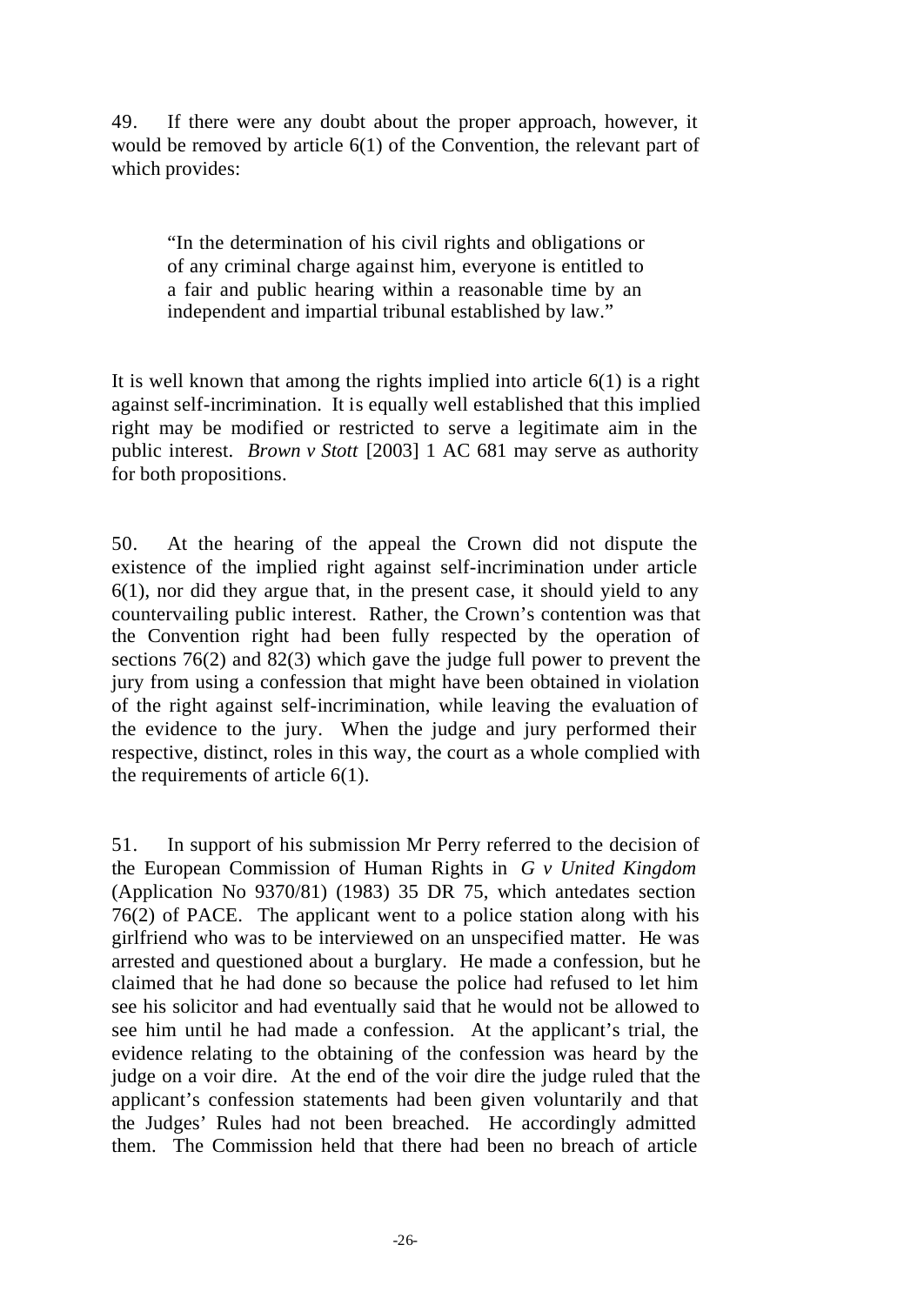6(1). Referring to the judge's decision to admit the evidence, the Commission said at p 80:

"This decision was not decisive for the outcome of the applicant's trial, however, since the judge's ruling extended only to the admissibility of the evidence, the probative value of which remained for the jury to evaluate when the witnesses were examined and cross-examined before them.

In these circumstances, the Commission finds that the system of guarantees for evaluating the admissibility of challenged evidence, the probative value of which was subsequently and separately examined by a jury, was such as to provide the applicant, who was represented by counsel throughout the proceedings, with a fair trial within the meaning of article 6, para 1 of the Convention."

As can be seen from this passage, the question which the Commission were considering was whether the procedure adopted at the trial provided an adequate guarantee for evaluating the admissibility of challenged evidence. They decided that it did. The applicant had not advanced any argument relating to the right against self-incrimination implied in article 6(1). This is perhaps not surprising since the existence of the implied right only really became clear some years later in *Funke v France* (1993) 16 EHRR 297, *Murray v United Kingdom* (1996) 22 EHRR 29 and *Saunders v United Kingdom* (1996) 23 EHRR 313. However that may be, the fact is that the Commission did not deal with the right against self-incrimination and so the decision does not afford guidance in the circumstances of the present case.

52. Before the Court of Appeal, and in his written case before the House, Mr McNulty sought to argue that the jury, as a separate entity, fell to be regarded as a "public authority" for the purposes of section 6(3) of the Human Rights Act 1998. It is, however, for the court, comprising both the judge and jury, that the United Kingdom government is responsible in international law before the European Court of Human Rights. This can be seen from the well-known cases where the European Court has considered allegations of bias on the part of a jury and the way that the judge dealt with them. It is accordingly appropriate to treat the court made up of both judge and jury as the public authority for the purposes of section 6: *Aston Cantlow and Wilmcote with Billesley Parochial Church Council v Wallbank* [2004] 1 AC 546.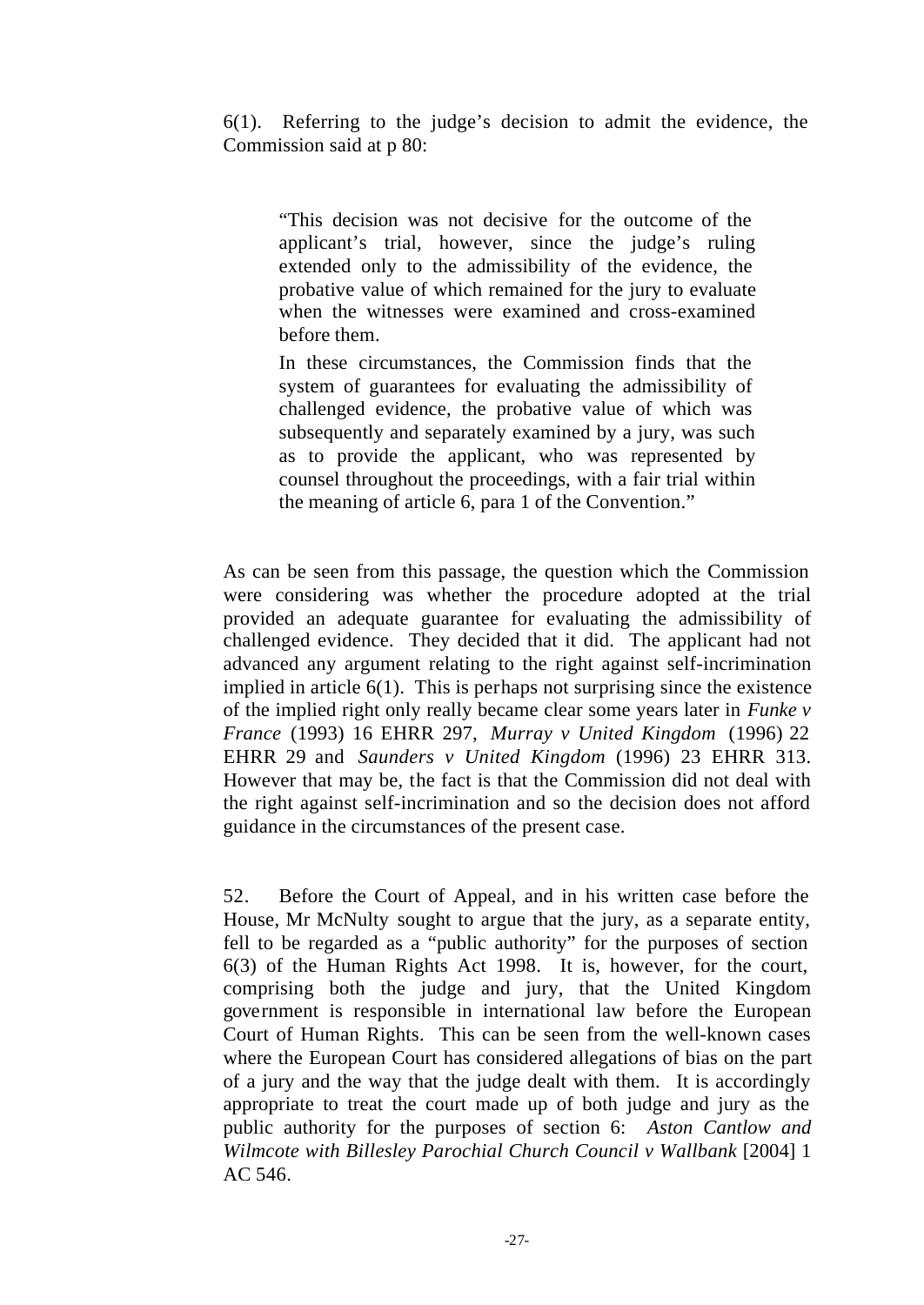53. In terms of section 6(1) of the 1998 Act it is therefore unlawful for the judge and jury to act in a way which is incompatible with a defendant's right against self-incrimination as implied into article 6(1). Here the judge directed the jury that, if they were sure that the appellant's confession was true, they might rely on it, "even if it was, or may have been, made as a result of oppression or other improper circumstances." This was a direction that, in reaching their verdict and so, for article 6(1) purposes, determining the criminal charges against the appellant, the jury were entitled to take into account a confession which they considered was, or might have been, obtained by oppression or any other improper means in violation of his right against selfincrimination. Such a direction was an invitation to the jury to act in a way that was incompatible with the appellant's right against selfincrimination under article 6(1). As such, the direction was itself incompatible with that right.

54. It follows, both on the basis of section 76(2) when viewed without regard to the Convention and on the basis of the appellant's article 6(1) Convention right against self-incrimination, that the judge misdirected the jury when he said that, if they were sure that the confession was true, they might rely on it, even if it was, or might have been, made as a result of oppression or other improper circumstances.

55. It is only fitting to acknowledge that, in giving this direction, the judge was following the guidance from the Judicial Studies Board that was current at the time. That guidance was modified to reflect the comments of the Court of Appeal in this case. Clearly, neither version will afford appropriate guidance in the light of the decision by the House today. Having indicated the approach which should be applied in principle, I would not usurp the function of the Judicial Studies Board by attempting to draft model directions to give effect to that approach. I would only observe that there is often no dispute that, if what the defendant said happened did indeed happen, the confession should be excluded under one or other of the paragraphs in section 76(2) of PACE. The only real dispute is as to whether the defendant's account as found in the evidence is true. In such a clear-cut case it may well be enough for the judge to indicate that, if the jury consider that the confession was, or may have been, obtained in the way described by the defendant, they must disregard it.

56. Mr McNulty submitted that, if the House reached the view that there had been a misdirection in relation to the confession, the appellant's conviction could not be regarded as safe and should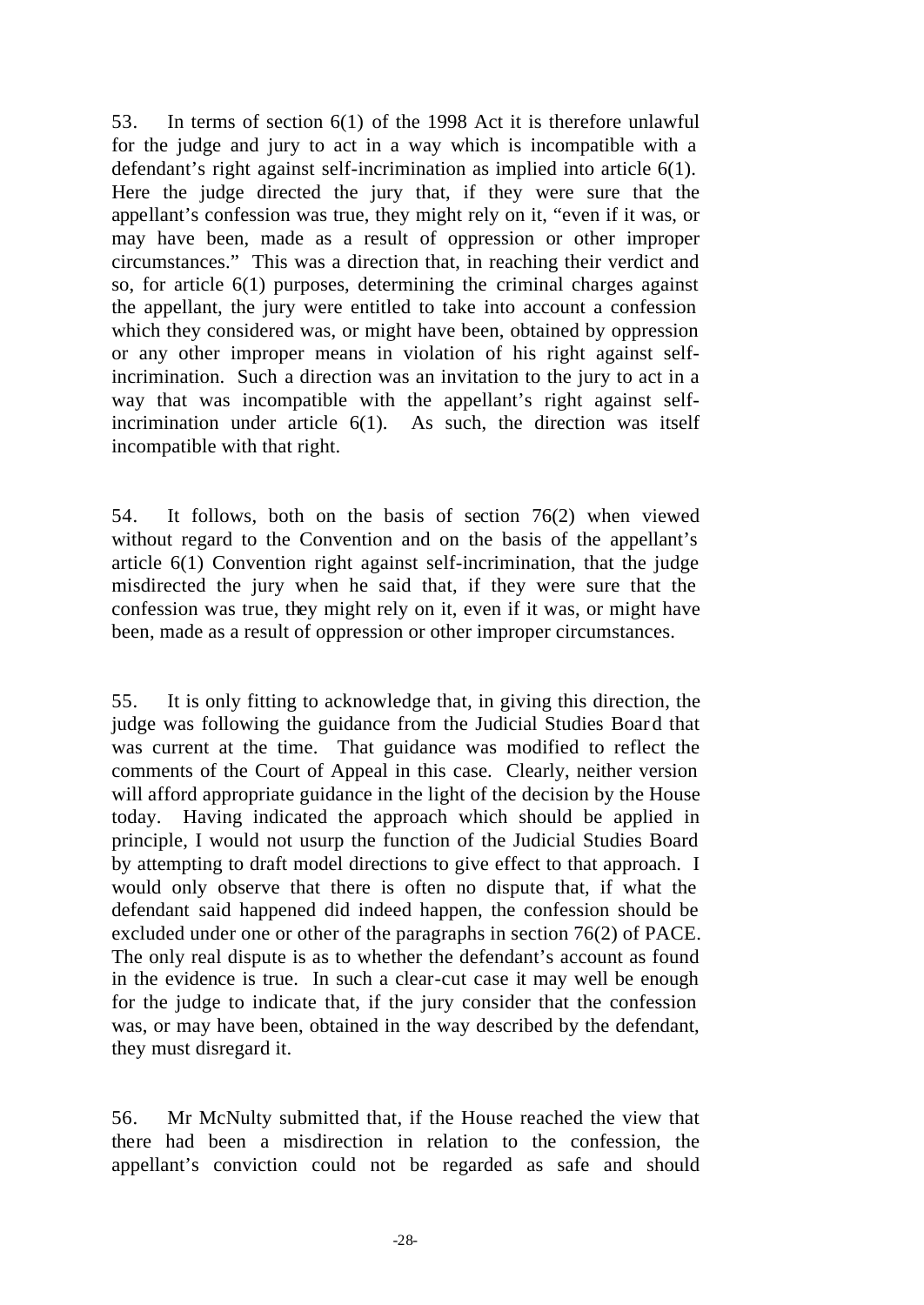accordingly be quashed. Like the Court of Appeal, I would reject that submission.

57. As I mentioned at the outset, this was a case where the appellant chose not to give evidence. The only defence evidence was about his wife's illness: it came from her and, in the form of a statement, from a consultant neurologist. There was accordingly no evidence from the appellant or from any witness for the defence about the circumstances in which he had come to make the confession. The only evidence about the interview in which he made the confession was from the police officers, DC Whittick and DS Finnegan, and from the records relating to the interview which gave the times when various stages began and ended. Many allegations of improper conduct were put to the officers in cross-examination: for example, that they had coached the appellant as to what he should say in the fifteen-minute gap before the interview began; that they had threatened to make out that the appellant was the Mr Big of the organisation and that he would get a heavier sentence; that they had threatened to object to bail for the appellant, with all the particular repercussions arising from his wife's illness. It would be fruitless to narrate all of the allegations since they were all denied, despite what the judge described as "vigorous" cross-examination. In his summing up the judge went through the evidence of DC Whittick and DS Finnegan in considerable detail, but at the end he said this:

"Well, I have gone through that in some detail because it is right that you should be reminded of the evidence and in doing so I have referred to threats and inducements allegedly made and given by Mr Whittick and allegedly permitted by Sergeant Finnegan and those allegations were very forcefully put to the officers and they were very strenuously denied, you may think. It is easy enough, you may think, to make allegations of this kind, but the question you have to ask yourselves here is: where is the evidence to support them? The only evidence called for the defence, apart from a non-controversial statement that was read out, was that of Mrs Mushtaq and, of course, she was not able to give evidence as to threats or inducements, was she? So ask yourselves: where is the evidence? Of course, the prosecution have to prove their case, but there it is."

58. Mr McNulty did not challenge this passage in the summing up. What it shows is that in this case there was no evidence whatever of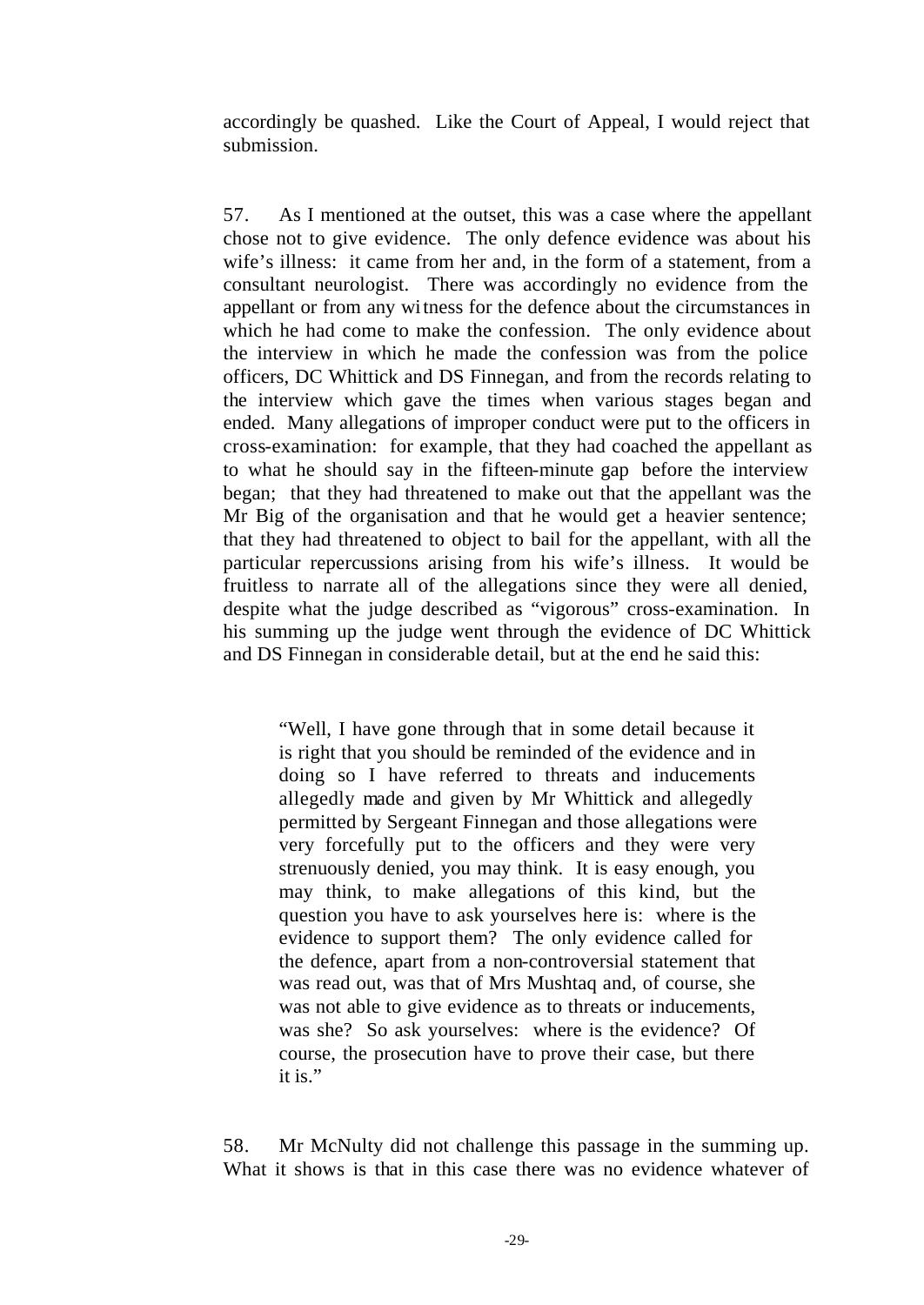oppression, or of any other improper means, for the prosecution to disprove or for the jury to consider. The direction to the jury as to what they might do if they found that the confession had been obtained by oppression or any other improper means was, accordingly, unnecessary and unduly favourable to the appellant. In those circumstances, the fact that the judge did not go further in his direction cannot possibly affect the fairness of the appellant's trial or the safety of his conviction.

59. For these reasons, I would answer the certified question in the affirmative and dismiss the appeal.

#### **LORD CARSWELL**

My Lords,

60. I have had the advantage of reading in draft the opinions prepared by my noble and learned friends Lord Hutton and Lord Rodger of Earlsferry. I am in full agreement with the conclusion which they have reached, that the appeal should be dismissed, but because they have followed slightly differing routes to that conclusion and would give different answers to the certified question, I wish to express my own reasoning in short compass.

61. It has long been recognised that the content of a confession made by an accused person has to be evaluated with great care in order to determine whether it can safely be accepted as an admission against his interest. The approach of the law to that evaluation has varied over the years and the rules applied by the courts have to be kept under review to ensure that they reflect the standards accepted by each generation.

62. It has to be borne in mind that a confession which has been properly obtained may nevertheless be untrue. The unhappy example of Judith Ward (*R v Ward* [1993] 1 WLR 619) serves as a reminder of this. Conversely, if a confession has been obtained by means which the law condemns as improper, it is quite possible that it may nevertheless be true – a fact which would cause no surprise to anyone with experience of criminal practice. Improper compulsion creates a risk, however, that the confession may be untrue, which makes it unsafe to rely upon it, and the more considerable the compulsion or oppression, the greater the risk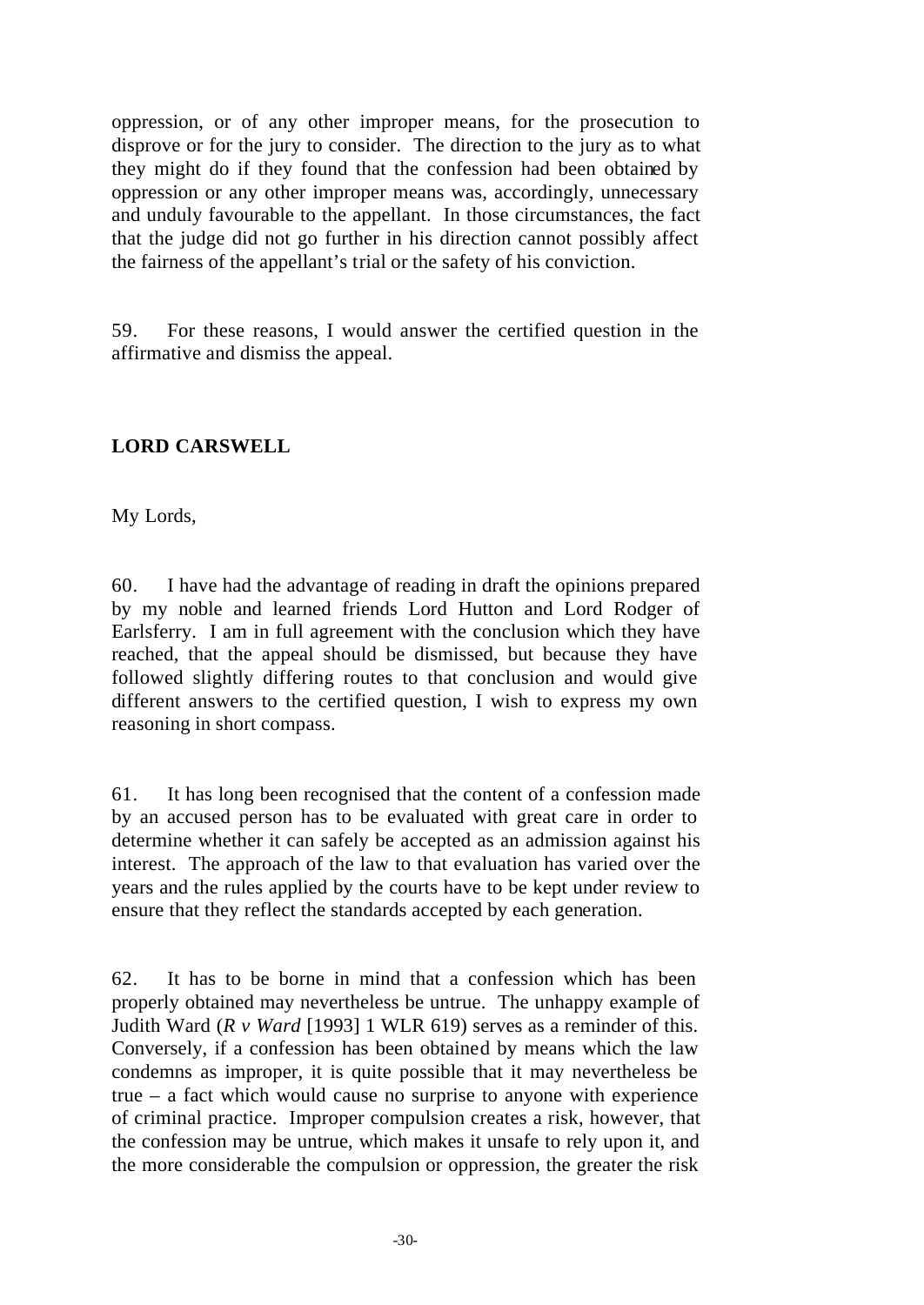that the confession is unreliable. One may add to this risk the two further factors which have influenced the law in rejecting confessions obtained by compulsion, the right against self-incrimination and the need to exercise a degree of controlling discipline over undesirable police practices.

63. The stage which the long process of development of English criminal law governing confessions has reached is the statutory provision contained in section 76(2) of the Police and Criminal Evidence Act 1984 ("PACE"), which is mirrored in the Police and Criminal Evidence (Northern Ireland) Order 1989, art 74(2) (SI 1989/1342 (NI 12)):

"If, in any proceedings where the prosecution proposes to give in evidence a confession made by an accused person, it is represented to the court that the confession was or may have been obtained –

- (a) by oppression of the person who made it; or
- (b) in consequence of anything said or done which was likely, in the circumstances existing at the time, to render unreliable any confession which might be made by him in consequence thereof,

the court shall not allow the confession to be given in evidence against him except in so far as the prosecution proves to the court beyond reasonable doubt that the confession (notwithstanding that it may be true) was not obtained as aforesaid."

For convenience I shall use the term "oppression" in this opinion as a compendious term to include all of the exclusionary matters set out in paragraphs (a) and (b) of section 76(2).

64. Oppression is not defined in PACE but its meaning has been discussed in a number of decided cases, summarised in *Archbold*, *Criminal Pleading, Evidence and Practice,* 2005 ed, paras 15-358 to 15- 360. For present purposes I am content to use the definition propounded by Lord MacDermott in an address to the Bentham Club in 1968 and adopted by the Court of Appeal in *R v Prager* [1972] 1 WLR 260, 266: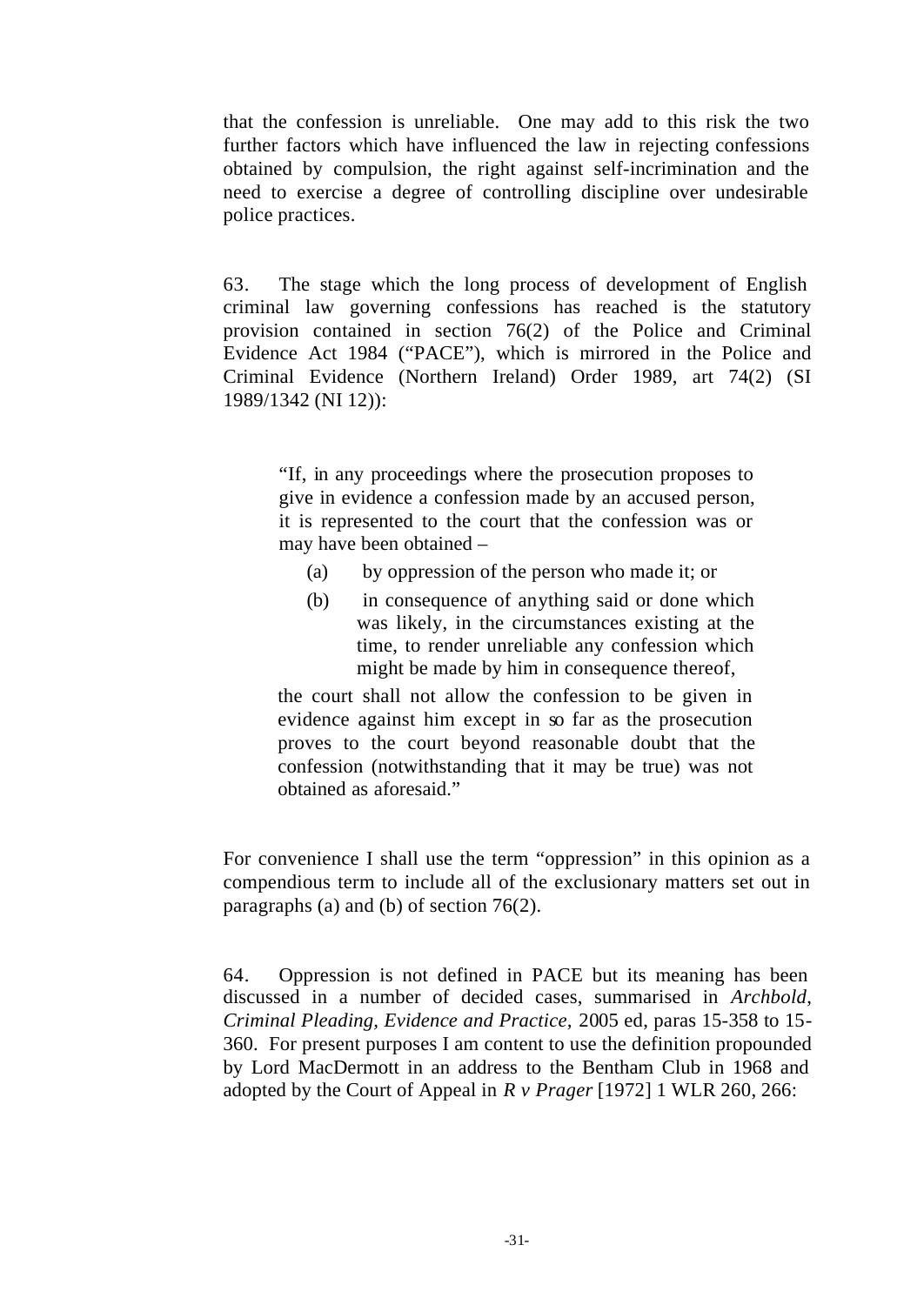" … questioning which by its nature, duration or other circumstances (including the fact of custody) excites hopes (such as the hope of release) or fears, or so affects the mind of the subject that his will crumbles and he speaks when otherwise he would have stayed silent."

65. Central to the issues in this appeal is a proper understanding of the respective roles of the judge and jury in dealing with evidence which the prosecution seeks to adduce of confession statements made by accused persons. As Lord Hutton has emphasised throughout his opinion, admissibility of a confession is a matter for the judge, while the jury's concern is with the weight to be given to its contents. I do not understand Lord Rodger of Earlsferry to cast any doubt on the universality of application of this principle.

66. I fully agree with the conclusion reached by both Lord Hutton and Lord Rodger of Earlsferry, affirming that contained in paragraph 41 of the judgment of the Court of Appeal, that the verdict was not unsafe and that the appeal should accordingly be dismissed. The issue of more immediate importance, which is defined in the certified question, is the direction which a trial judge should give a jury in a case such as the present, and I shall focus on that issue.

67. The certified question is posed in the following terms:

"Whether in view of Article 6 of the Convention for the Protection of Human Rights and Fundamental Freedoms a Judge who has ruled pursuant to section 76(2) of the Police and Criminal Evidence Act 1984 that evidence of the alleged confession has not been obtained by oppression, nor has it been obtained in consequence of anything said or done which is likely to render unreliable any confession, is required to direct the jury, if they conclude that the alleged confession may have been so obtained, they must disregard it."

In order to answer this it is necessary to consider, not only the direction given by the judge, which derives from the specimen directions recommended by the Judicial Studies Board, but the type of direction which has found favour in previous decided cases. One must then determine whether any of these fully satisfies the requirements of the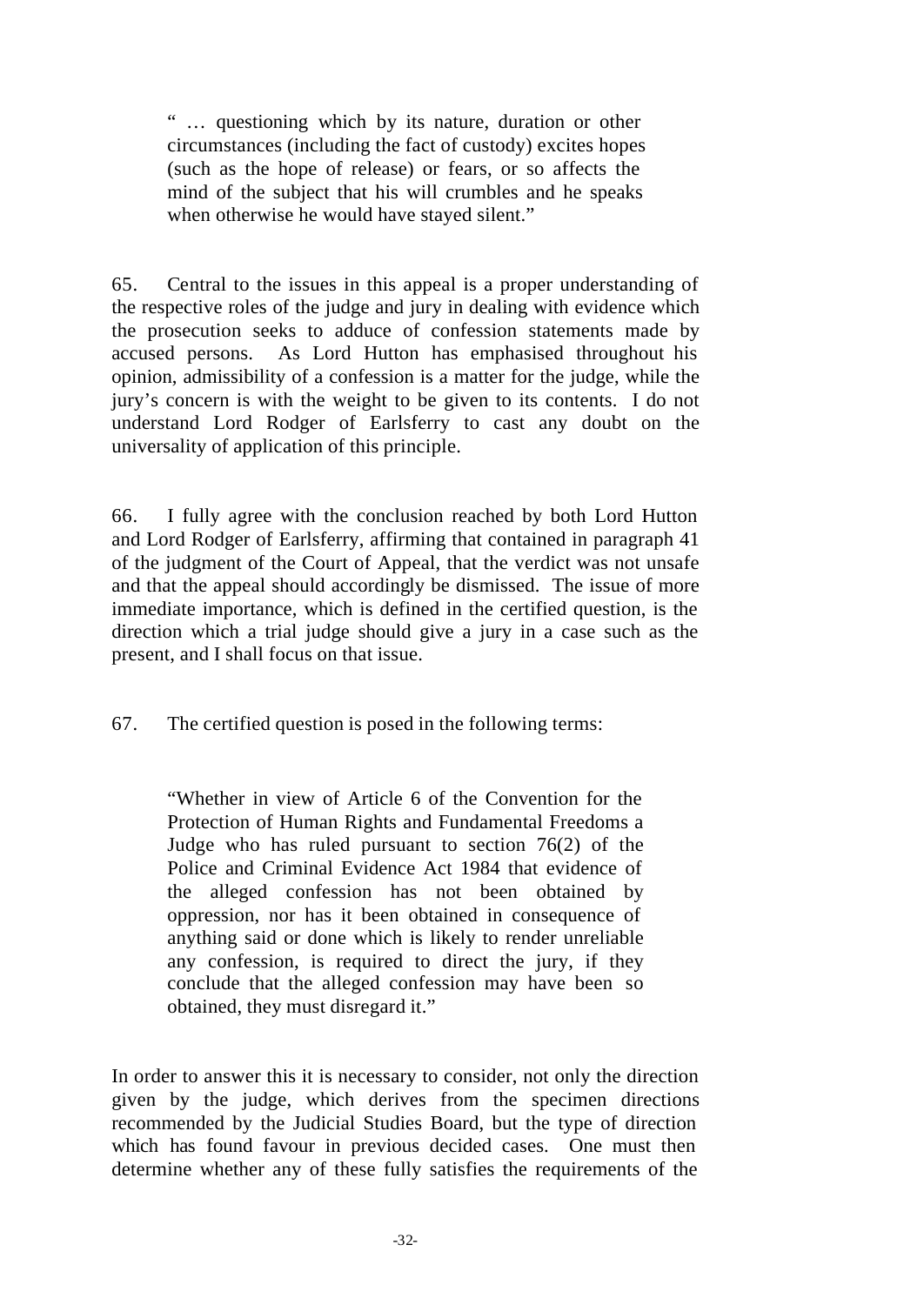common law, section 76(2) of PACE and article 6(1) of the Convention for the Protection of Human Rights and Fundamental Freedoms ("the Convention"). I may say at once that, for the reasons which I shall give, I consider that the JSB direction, both in the form adopted by the judge and in its amended form, should not in my view be regarded as sufficient to meet those requirements. I also think that the decisions of the Privy Council in *Chan Wei Keung v The Queen* [1967] 2 AC 160 and the High Court of Australia in *Basto v The Queen* (1954) 91 CLR 628 should no longer be followed. In its narrowest terms, I think that the question is whether it is sufficient for a judge to warn the jury that they may consider that they should give no weight to a confession and disregard it if they conclude that it may have been obtained as the result of oppression; or whether the judge must go further and direct them that if they so conclude they are *required* to disregard it.

68. In my opinion the requirements of the common law, if they stood alone, would be satisfied by returning to the wording of the direction set out in the decision of the Court of Criminal Appeal in *R v Bass* [1953] 1 QB 680, in which Byrne J, giving the judgment of the court, stated at page 684:

" … while it is for the presiding judge to rule whether a statement is admissible, it is for the jury to determine the weight to be given to it if he admits it, and thus, when a statement has been admitted by the judge he should direct the jury to apply to their consideration of it the principle as stated by Lord Sumner [in *Ibrahim v Rex* [1914] AC 599, 609], and he should further tell them that if they are not satisfied that it was made voluntarily, they should give it no weight at all and should disregard it."

In order to accommodate to the wording of section 76(2) of PACE a reference to oppression would have to be substituted for the word "voluntarily".

69. One may observe that the *Bass* direction is not expressed in mandatory terms, and it cannot in my opinion be said that the common law authorities require a judge to go so far as to direct the jury that they *must* give such a confession no weight and disregard it. It was argued on behalf of the appellant that such a mandatory direction is required both by section 76(2) of PACE and by article 6 of the Convention. I would not myself accept that section 76(2) of PACE requires the judge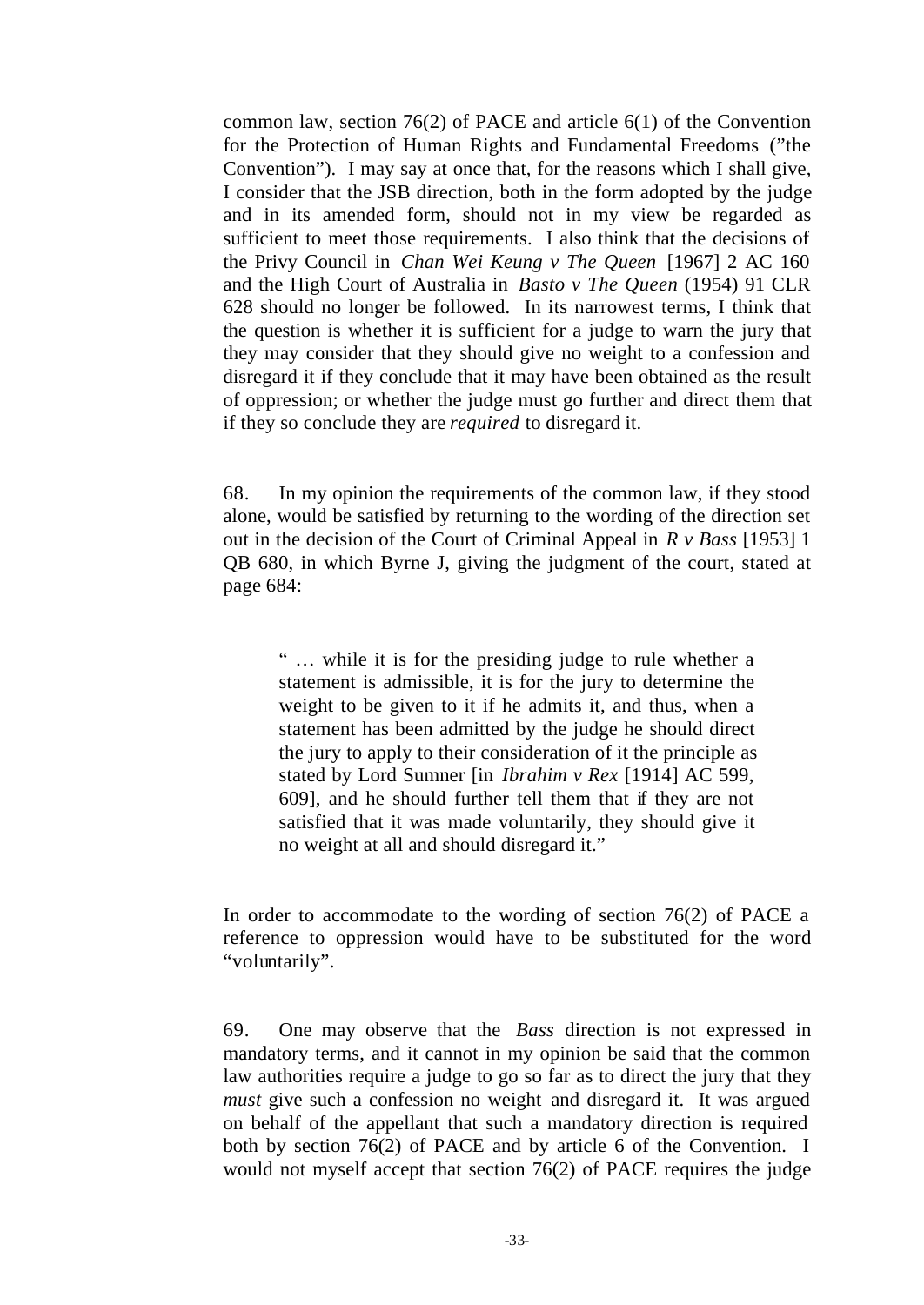to direct the jury to disregard a confession which was or may have been obtained by oppression, as Lord Rodger of Earlsferry has stated in paragraph 47 of his opinion. It seems to me that the reference to the court in that subsection is intended to mean the judge. I therefore am of opinion that section 76(2) does not deal with the jury's function in considering the weight to be attached to a confession.

70. I therefore turn to consider article 6(1) of the Convention, which requires a fair hearing (itself a basic principle of the common law), and to the jurisprudence of the European Court of Human Rights which expands on the requirements of that provision. Section 6(1) of the Human Rights Act 1998 makes it unlawful for a public authority, which is defined in section 6(3) as including a court or tribunal, to act in a way which is incompatible with a Convention right.

71. In the case-law of the European Court of Human Rights, as developed in its decisions in *Funke v France* (1993) 16 EHRR 297, *Murray v United Kingdom* (1996) 22 EHRR 29 and *Saunders v United Kingdom* (1996) 23 EHRR 313, it has become accepted that the right not to incriminate oneself is a constituent element of a fair procedure under article  $6(1)$  – see, in particular paragraph 69 of the Court's judgment in *Saunders v United Kingdom.* This principle is, of course, clearly recognised as part of the common law: see, eg, *Lam Chi-Ming v The Queen* [1991] AC 212, 220, per Lord Griffiths.

72. The issue then resolves itself into asking whether in the light of that principle it is compatible with the Convention right to a fair hearing contained in article  $6(1)$  for the possibility to be left open that the jury may take into account a confession made by an accused person and rely upon it in assessing his guilt on a charge of a criminal offence if they consider that the content is true, notwithstanding the fact that they consider that it has been or may have been obtained as the result of oppression.

73. My Lords, I find myself impelled to the conclusion that it is not so compatible. When a confession has been obtained by oppression, that is a form of the compulsion which the European Court of Human Rights has stated firmly constitutes a breach of the right of an accused person not to incriminate himself. If, as the law holds, it is open to a jury to accept and act upon a confession in circumstances where it has been or may have been obtained as a result of oppression, then it seems to me inescapable that that is incompatible with his article 6 rights. It